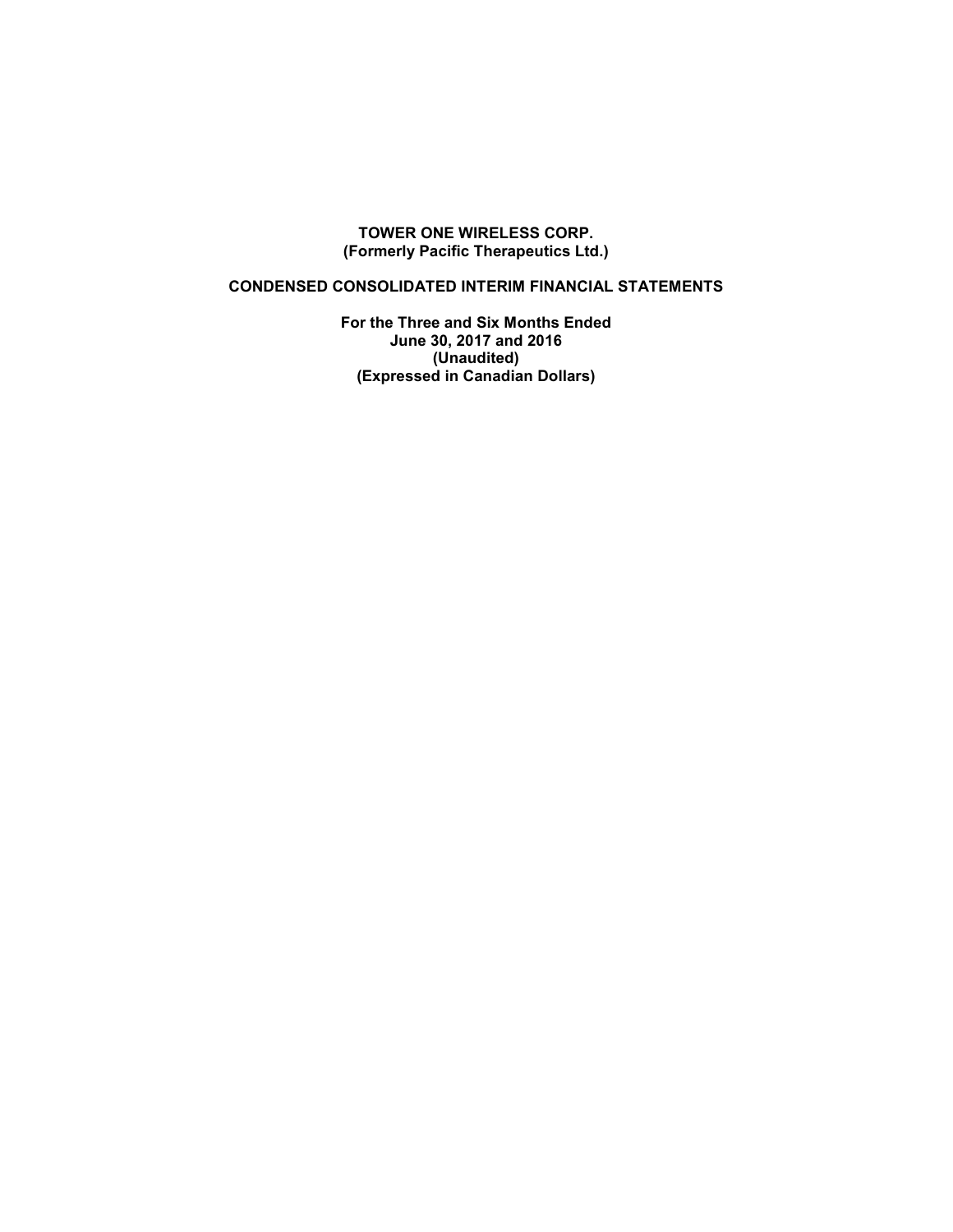#### **NOTICE TO READER**

Under National Instrument 51-102, Part 4, subsection 4.3(3)(a), if an auditor has not performed a review of the condensed consolidated interim financial statements, they must be accompanied by a notice to this effect.

The accompanying unaudited condensed consolidated interim financial statements have been prepared by management of the Company. Management have compiled the condensed consolidated interim statement of financial position of Tower One Wireless Corp. as at June 30, 2017, the condensed consolidated interim statements of comprehensive loss for the three and six months ended June 30, 2017 and 2016, the condensed consolidated interim statement of changes in equity as at June 30, 2017 and 2016, and the condensed consolidated interim statement of cash flows for the six months ended June 30, 2017 and 2016. The Company's independent auditors have not audited, reviewed or otherwise attempted to verify the accuracy or completeness of the June 30, 2017 and 2016 condensed consolidated interim financial statements. Readers are cautioned that these statements may not be appropriate for their intended purposes.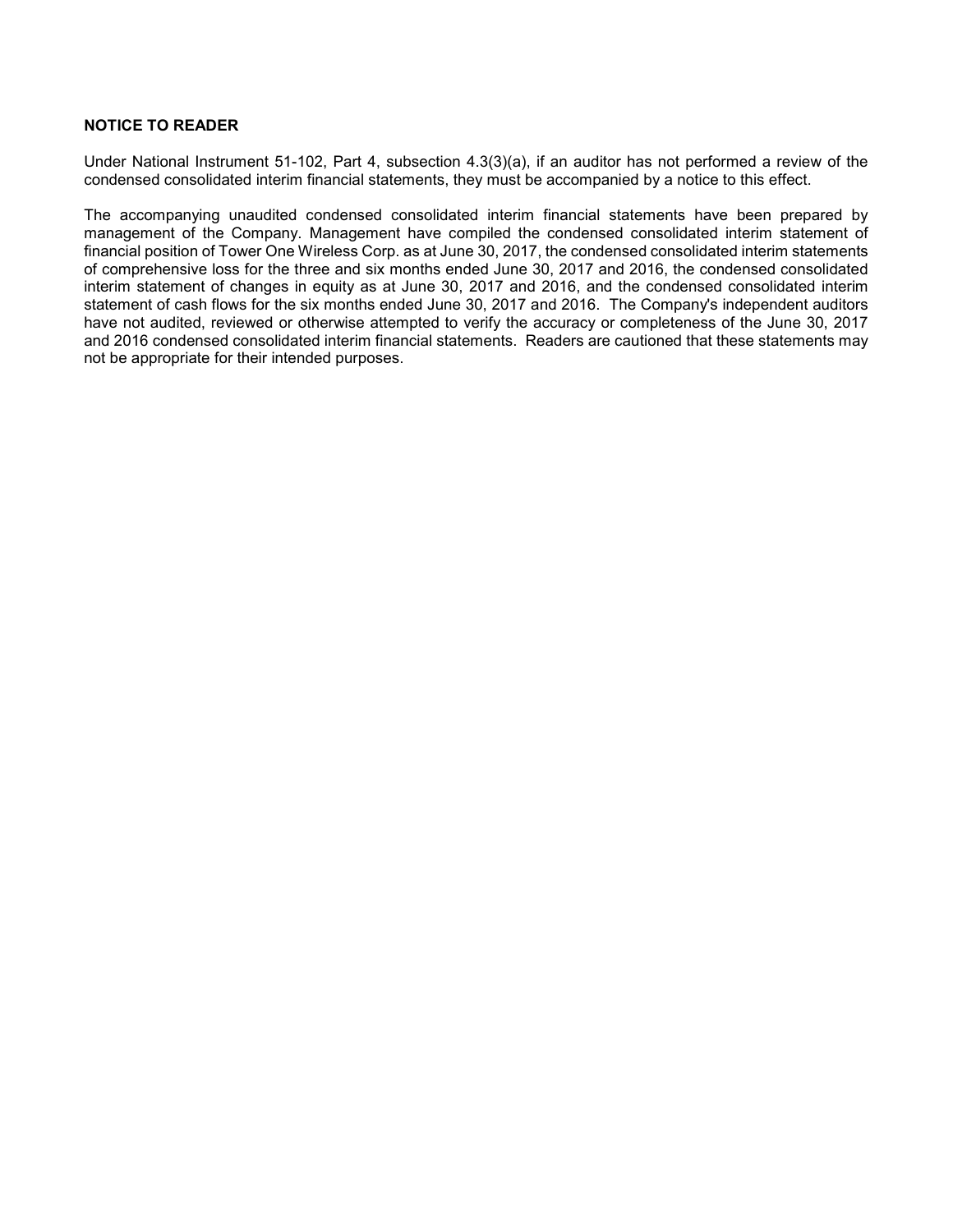Condensed Consolidated Statements of Financial Position (Expressed in Canadian Dollars)

|                                          | Note           | June 30, 2017 | December 31, 2016 |
|------------------------------------------|----------------|---------------|-------------------|
|                                          |                | (Unaudited)   | (Audited)         |
|                                          |                | \$            | \$                |
| <b>Current Assets</b>                    |                |               |                   |
| Cash                                     |                | 514,955       | 9,864             |
| Amounts receivable                       |                | 193,296       |                   |
| Advances and deposits                    |                | 88,397        |                   |
| Due from related parties                 | $\overline{7}$ | 246,325       |                   |
| Prepaid expenses and deposits            |                | 157,588       | 114,032           |
|                                          |                | 1,200,561     | 123,896           |
| Equipment                                | 8              | 620,343       | 248,478           |
|                                          |                | 1,820,904     | 372,374           |
| <b>Current Liabilities</b>               |                |               |                   |
| Accounts payable and accrued liabilities |                | 155,126       | 70,406            |
| Deferred revenue                         |                | 4,270         | 4,480             |
| Due to related parties                   | 7              |               | 615,522           |
|                                          |                | 159,396       | 690,408           |
| <b>Shareholders' Deficiency</b>          |                |               |                   |
| Share capital                            | 9              | 6,219,253     | 4,300             |
| Subscriptions received                   | 9              | 776,840       |                   |
| Contributed surplus                      |                | 531,793       |                   |
| Non-controlling interest                 | 10             | (56, 774)     |                   |
| <b>Deficit</b>                           |                | (5,834,801)   | (313, 155)        |
| Accumulated other comprehensive loss     |                | 25,197        | (9, 179)          |
|                                          |                | 1,661,508     | (318, 034)        |
|                                          |                | 1,820,904     | 372,374           |

Nature of operations and going concern (Note 1) Commitment (Note 14) Subsequent event (Note 15)

Approved on behalf of the Board of Directors:

*"Alejandro Ochoa" "Brian Gusko"*

The accompanying notes are an integral part of these condensed consolidated financial statements.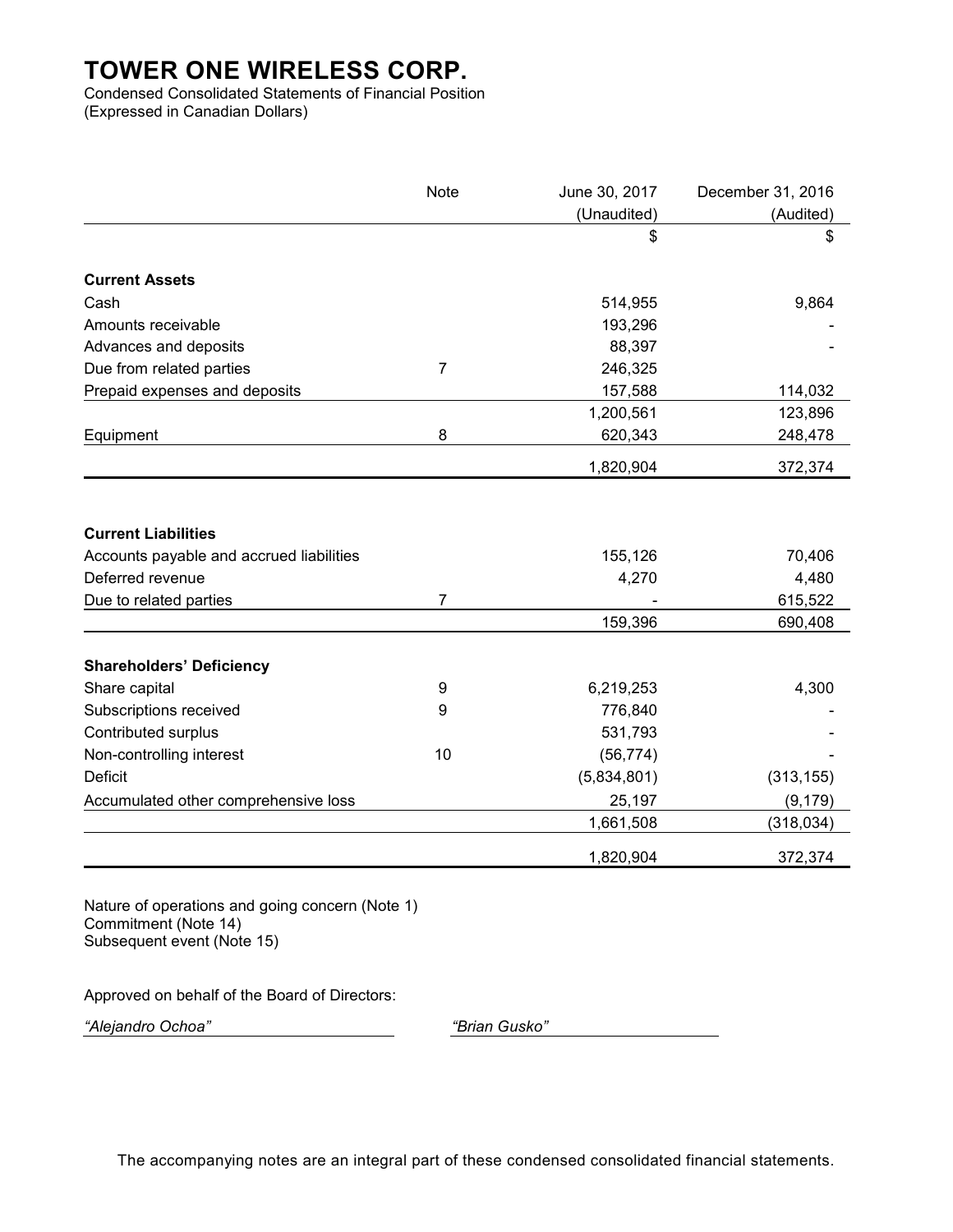Condensed Consolidated Statements of Comprehensive Loss (Expressed in Canadian Dollars) (Unaudited)

|                                                      | Six months ended<br>Three months ended |             |                 |                 |            |
|------------------------------------------------------|----------------------------------------|-------------|-----------------|-----------------|------------|
|                                                      |                                        | June 30,    | <b>June 30,</b> | <b>June 30,</b> | June 30,   |
|                                                      |                                        | 2017        | 2016            | 2017            | 2016       |
|                                                      | Note                                   | \$          | \$              | \$              | \$         |
| <b>Revenues</b>                                      |                                        | 22,553      | 782             | 45,402          | 1,564      |
| <b>Expenses</b>                                      |                                        |             |                 |                 |            |
| Advertising and promotion                            |                                        | 767,251     |                 | 872,231         |            |
| Amortization                                         |                                        | 3,175       |                 | 6,542           |            |
| Insurance                                            |                                        | 2,629       | 166             | 4,344           | 331        |
| Office and miscellaneous                             |                                        | 345,667     | 24,366          | 423,449         | 48,732     |
| Permits and licenses                                 |                                        | 2,463       |                 | 9,753           |            |
| Professional fees                                    |                                        | 446,709     | 38,184          | 703,243         | 76,367     |
| Share-based compensation                             | 9(c)                                   | 1,406,893   |                 | 1,406,893       |            |
| Transfer agent and filing fees                       |                                        | 7,714       |                 | 17,104          |            |
| Travel                                               |                                        | 55,763      | 8,346           | 85,833          | 16,693     |
| Wages and benefits                                   |                                        | 83,383      |                 | 83,383          |            |
|                                                      |                                        | 3,121,647   | 71,062          | 3,612,775       | 142,123    |
| Loss before other expense                            |                                        | 3,099,094   | (70, 280)       | (3, 567, 373)   | (140, 559) |
| <b>Other expenses</b>                                |                                        |             |                 |                 |            |
| Listing expense                                      | 3                                      |             |                 | (1, 144, 167)   |            |
| Impairment of goodwill                               | 4                                      | (783, 708)  |                 | (783, 708)      |            |
| Impairment of investments                            | 9(a)                                   | (175,000)   |                 | (175,000)       |            |
|                                                      |                                        | (958, 708)  |                 | (2, 102, 875)   |            |
|                                                      |                                        |             |                 |                 |            |
| <b>Net loss</b>                                      |                                        | (4,057,802) | (70, 280)       | (5,670,248)     | (140, 559) |
| Other comprehensive income (loss)                    |                                        |             |                 |                 |            |
| Item that will not be reclassified to profit or loss |                                        |             |                 |                 |            |
| Foreign exchange translation adjustment              |                                        | 47,719      | (3,059)         | 38,676          | (6, 118)   |
| <b>Comprehensive loss</b>                            |                                        | (4,010,082) | (73, 339)       | (5,631,572)     | (146, 677) |
| Net loss attributable to:                            |                                        |             |                 |                 |            |
|                                                      |                                        |             |                 |                 |            |
| Shareholders of the Company                          |                                        | (3,909,200) | (70, 280)       | (5,521,646)     | (140, 559) |
| Non-controlling interest                             |                                        | (148, 602)  |                 | (148, 602)      |            |
|                                                      |                                        | (4,057,802) | (70, 280)       | (5,670,248)     | (140, 559) |
| Other comprehensive income (loss) attributable to:   |                                        |             |                 |                 |            |
| Shareholders of the Company                          |                                        | 43,419      | (3,059)         | 34,376          | (6, 118)   |
| Non-controlling interest                             |                                        | 4,300       |                 | 4,300           |            |
|                                                      |                                        |             |                 |                 |            |
|                                                      |                                        | 47,719      | (3,059)         | 38,676          | (6, 118)   |
| Loss per common share - basic and diluted            |                                        | (0.07)      | (7.03)          | (0.11)          | (14.06)    |
|                                                      |                                        |             |                 |                 |            |
| Weighted average number of common                    |                                        |             |                 |                 |            |
| shares outstanding                                   |                                        | 53,731,093  | 10,000          | 49,775,284      | 10,000     |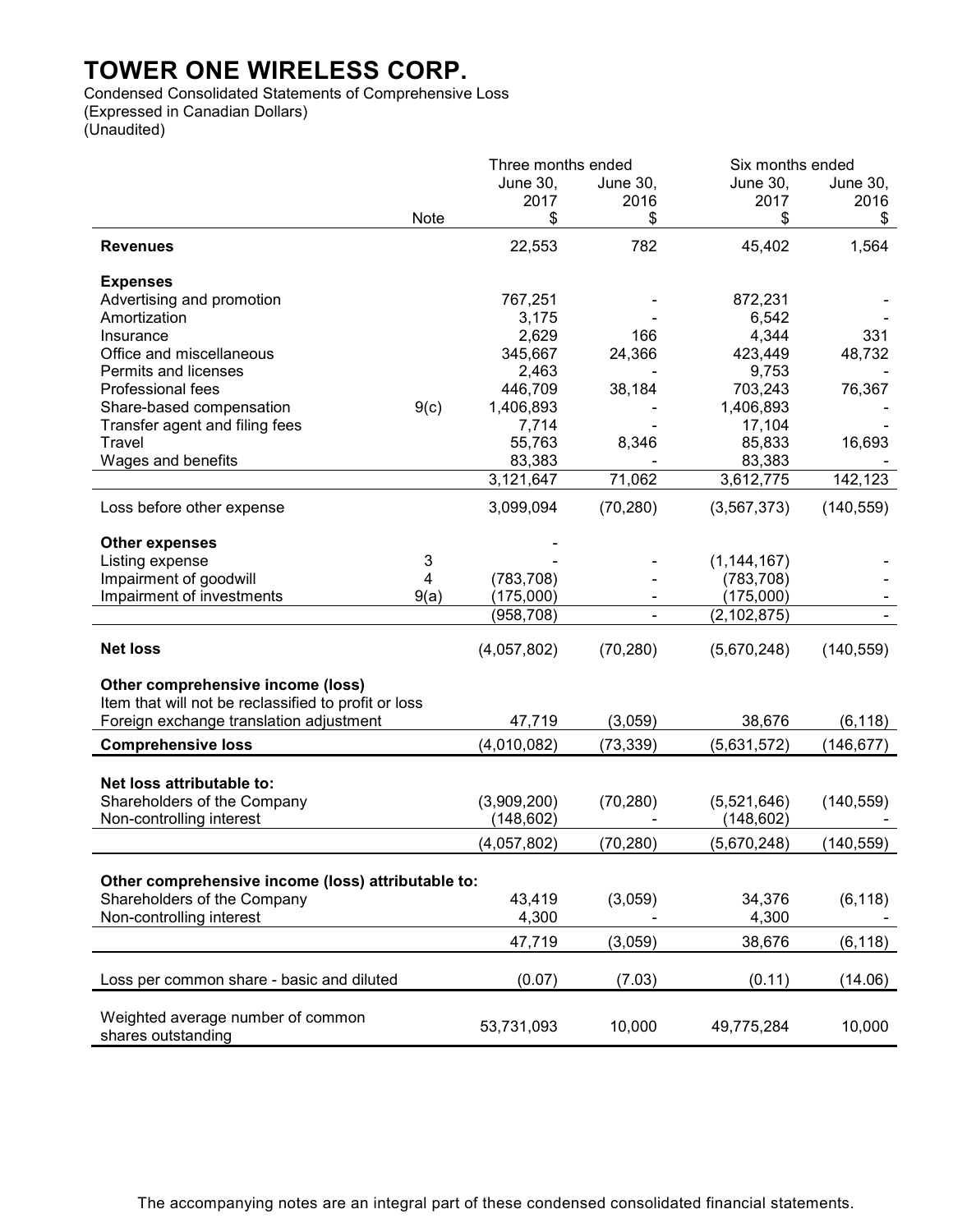Condensed Consolidated Statement of Changes in Deficiency (Expressed in Canadian Dollars) (Unaudited)

| Accumulated<br>to Equity<br>Shareholder<br>Non-<br>Number of<br>other<br>Subscriptions Contributed<br>s of the<br>controlling<br>Common<br>Share<br>comprehensive<br>Deficit<br>capital<br>Received<br>Surplus<br>Company<br>Interest<br>shares<br>income<br>\$<br>\$<br>\$<br>\$<br>\$<br>\$<br>\$<br>(21, 151)<br>(16, 851)<br><b>Balance at December 31, 2015</b><br>10,000<br>4,300 | Total<br>\$<br>(16, 851)<br>(146, 677) |
|-----------------------------------------------------------------------------------------------------------------------------------------------------------------------------------------------------------------------------------------------------------------------------------------------------------------------------------------------------------------------------------------|----------------------------------------|
|                                                                                                                                                                                                                                                                                                                                                                                         |                                        |
|                                                                                                                                                                                                                                                                                                                                                                                         |                                        |
|                                                                                                                                                                                                                                                                                                                                                                                         |                                        |
|                                                                                                                                                                                                                                                                                                                                                                                         |                                        |
|                                                                                                                                                                                                                                                                                                                                                                                         |                                        |
| (140, 559)<br>(6, 118)<br>Comprehensive loss<br>(146, 677)                                                                                                                                                                                                                                                                                                                              |                                        |
| (163, 528)<br>10,000<br>4,300<br>(161, 710)<br>(6, 118)<br>Balance at June 30, 2016                                                                                                                                                                                                                                                                                                     | (163, 528)                             |
|                                                                                                                                                                                                                                                                                                                                                                                         |                                        |
|                                                                                                                                                                                                                                                                                                                                                                                         |                                        |
| (318, 034)<br><b>Balance at December 31, 2016</b><br>10,000<br>4,300<br>(313, 155)<br>(9, 179)<br>Derecognition of Tower Three                                                                                                                                                                                                                                                          | (318, 034)                             |
| (10,000)<br>shares                                                                                                                                                                                                                                                                                                                                                                      |                                        |
| Shares issuance to Tower Three<br>30,000,000<br>shareholders                                                                                                                                                                                                                                                                                                                            |                                        |
| Recognition of shares issued to                                                                                                                                                                                                                                                                                                                                                         |                                        |
| Tower One shareholders<br>6,735,885<br>1,010,383<br>1,010,383<br>$\blacksquare$                                                                                                                                                                                                                                                                                                         | 1,010,383                              |
| 208,211<br>Shares issued for cash, net<br>15,484,912<br>2,026,759<br>2,234,970                                                                                                                                                                                                                                                                                                          | 2,234,970                              |
| 776,840<br>Subscriptions received<br>776,840                                                                                                                                                                                                                                                                                                                                            | 776,840                                |
| Shares issued to Rojo (Note 9(a))<br>500,000<br>175,000<br>175,000                                                                                                                                                                                                                                                                                                                      | 175,000                                |
| 1,406,893<br>1,406,893<br>Stock options granted                                                                                                                                                                                                                                                                                                                                         | 1,406,893                              |
| Share issued for Evotech<br>1,500,000<br>480,000<br>480,000<br>$\blacksquare$                                                                                                                                                                                                                                                                                                           | 480,000                                |
| Share issued for debt settlement<br>1,000,000<br>340,000<br>340,000                                                                                                                                                                                                                                                                                                                     | 340,000                                |
| 4,780,435<br>(1,083,311)<br>Share issued for stock options<br>2,182,811<br>1,099,500<br>$\sim$                                                                                                                                                                                                                                                                                          | 1,099,500                              |
| 87,528<br>Acquisition of Evotech                                                                                                                                                                                                                                                                                                                                                        | 87,528                                 |
| Net loss<br>(5,521,646)<br>(148, 602)<br>(5,521,646)<br>$\blacksquare$                                                                                                                                                                                                                                                                                                                  | (5,670,248)                            |
| 34,376<br>Other comprehensive loss<br>34,376<br>4,300                                                                                                                                                                                                                                                                                                                                   | 38,676                                 |
| Balance at June 30, 2017<br>6,219,253<br>776,840<br>(5,834,801)<br>25,197<br>1,718,282<br>(56, 774)<br>60,001,232<br>531,793                                                                                                                                                                                                                                                            | 1,661,508                              |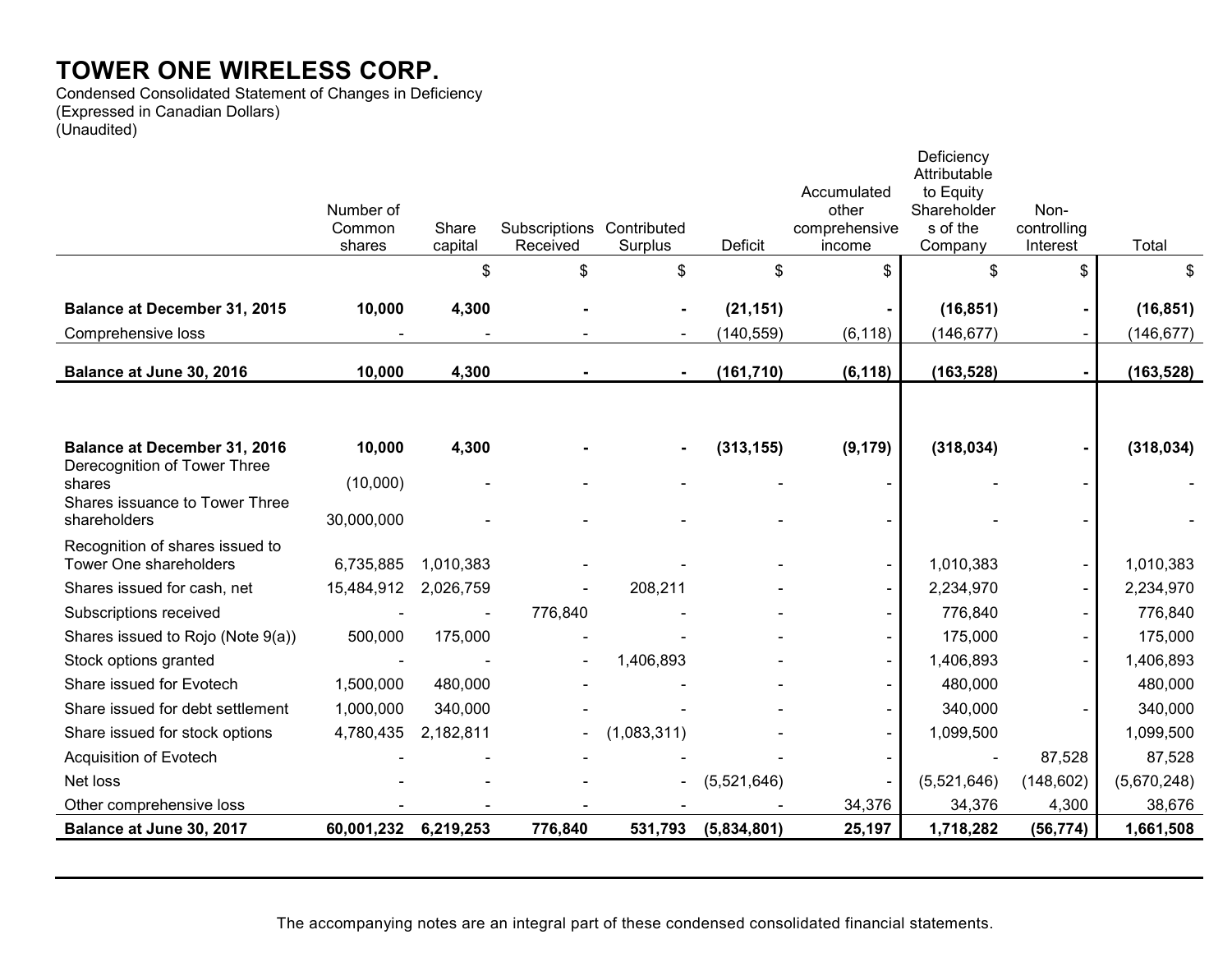Condensed Consolidated Statements of Cash Flows (Expressed in Canadian Dollars) (Unaudited)

|                                                   | <b>Six Months Ended</b> |               |
|---------------------------------------------------|-------------------------|---------------|
|                                                   | June 30, 2017           | June 30, 2016 |
|                                                   | S                       | \$            |
| Cash flows from operating activities              |                         |               |
| Net loss                                          | (5,670,248)             | (140, 559)    |
| Item not affection cash:                          |                         |               |
|                                                   |                         |               |
| Amortization                                      | 6,542                   |               |
| Impairment of goodwill                            | 783,708                 |               |
| Impairment of investments                         | 175,000                 |               |
| Listing expense                                   | 1,144,167               |               |
| Share-based compensation                          | 1,406,893               |               |
| Shares issued for services                        | 340,000                 |               |
| Unrealized foreign exchange gain                  |                         | 1,712         |
|                                                   | (1,813,938)             | (138, 847)    |
| Changes in non-cash working capital items:        |                         |               |
| Amounts receivable                                |                         |               |
|                                                   | (150, 181)              | (221)         |
| Prepaid expenses                                  | (25, 147)               |               |
| Accounts payable and accrued liabilities          | (44, 910)               | (659)         |
| Due to related parties                            |                         | (15, 934)     |
|                                                   | (2,034,176)             | (155, 661)    |
|                                                   |                         |               |
| Cash flows from investing activities              |                         |               |
| Cash received from reverse acquisition            | 1,378,183               |               |
| Cash paid for acquisition of Evotech              | (466, 260)              |               |
| Cash in Evotech upon acquisition                  | 4,676                   |               |
| Advances and deposits                             | (88, 397)               |               |
| Equipment                                         | (223, 365)              |               |
|                                                   |                         |               |
|                                                   | 604,837                 |               |
| <b>Cash flows from financing activities</b>       |                         |               |
| Shares issued for cash, net                       | 632,713                 |               |
| Subscriptions received                            | 776,840                 |               |
| Exercise of options                               | 1,099,500               |               |
| Advances to related parties                       | (566, 032)              | 214,268       |
|                                                   |                         |               |
|                                                   | 1,943,021               | 214,268       |
| Effect of changes in exchange rates on cash       | (8,591)                 | (7, 830)      |
|                                                   |                         |               |
| Change in cash                                    | 505,091                 | 50,777        |
|                                                   |                         |               |
| Cash, beginning                                   | 9,864                   |               |
| Cash, ending                                      | 514,955                 | 50,777        |
|                                                   |                         |               |
| Supplemental disclosure of cash flow information: |                         |               |
| Cash paid for interest                            | 24,399                  |               |
| Cash paid for income taxes                        |                         |               |
|                                                   |                         |               |
| Non-cash transactions:                            |                         |               |
| Shares issued for services (Note 9(a))            | 340,000                 |               |

The accompanying notes are an integral part of these condensed consolidated financial statements.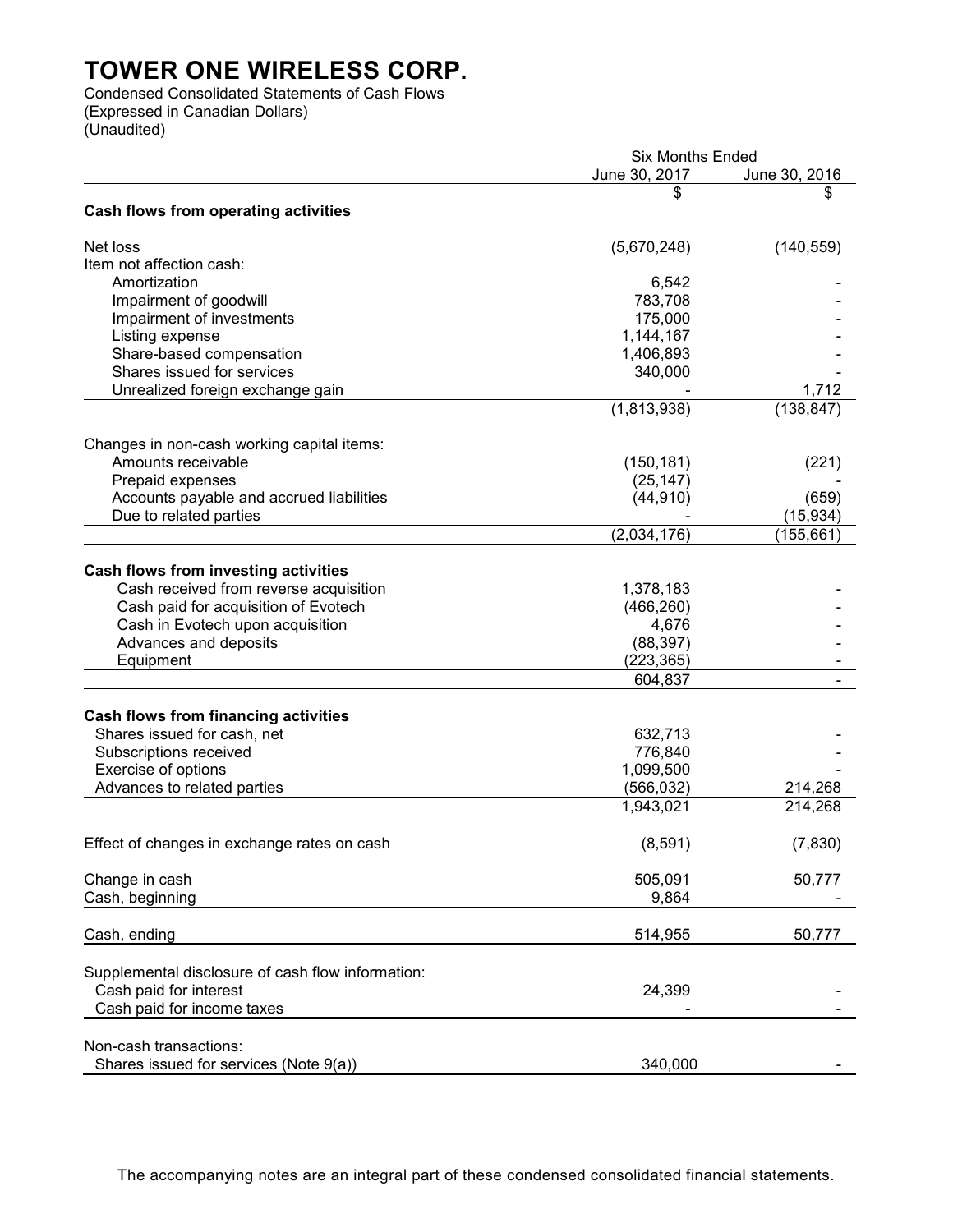Notes to Condensed Consolidated Interim Financial Statements For the Three and Six Months Ended June 30, 2017 and 2016 (Expressed in Canadian Dollars) (Unaudited)

## **1. NATURE OF OPERATIONS AND GOING CONCERN**

Tower One Wireless Corp. (formerly Pacific Therapeutics Ltd.) ("Tower One" or the "Company") was incorporated under the laws of the Province of British Columbia, Canada on September 12, 2005. On October 14, 2011, the Company became a reporting company in British Columbia and was approved by the Canadian Securities Exchange ("CSE") and commenced trading on November 16, 2011. The Company's registered office is located at Suite 605, 815 Hornby Street, Vancouver, BC, Canada V6Z 2E6.

On October 19, 2016, Tower One completed a Share Exchange Agreement (the "Agreement") with Tower Three SAS ("Tower Three") and the shareholders of Tower Three SAS. According to the Agreement, Tower One acquired Tower Three by issuing shares which resulted in the shareholders of Tower Three obtaining control of the Company (the "Acquisition"). Accordingly, this transaction was recorded as a reverse acquisition for accounting purposes, with Tower Three being identified as the accounting acquirer. These condensed consolidated interim financial statements are a continuation of the financial statements of Tower Three while the capital structure is that of the Company. The historical operation assets and liabilities of Tower Three are included in this condensed consolidated interim financial statements and the comparative figures as at and for the period ended June 30, 2016 are those of Tower Three.

Tower Three SAS was incorporated on December 30, 2015 under the Business Corporation Act of Colombia. Tower Three has secured 4G LTE cellular tower development contracts in Colombia. The Company focuses primarily on building cellular towers in municipalities where there currently is very limited or no cellular coverage, which enhances the probability of multiple carriers sharing the tower and minimizes competitive risk.

On March 30, 2017, the Company acquired entered into a Share Purchase Offer Agreement with the shareholders of Evolution Technology SA ("Evotech") to acquire 65% ownership interest in Evotech. Evotech is a private company incorporated under the laws of Argentina. Evotech's intended business is to obtain rights and permits for approval of constructing the towers in various locations in Argentina. See Note 4

These condensed consolidated interim financial statements have been prepared on the basis of accounting principles applicable to a going concern, and accordingly, do not purport to give effect to adjustments which may be required should the Company be unable to achieve the objectives above as a going concern. The net realizable value of the Company's assets may be materially less than the amounts recorded in these condensed consolidated interim financial statements should the Company be unable to realize its assets and discharge its liabilities in the normal course of business. At June 30, 2017, the Company had an accumulated deficit of \$5,834,801 which has been funded primarily by the raising equity funding. Ongoing operations of the Company are dependent upon the Company's ability to generate sufficient revenues in the future, receive continued financial support and complete equity financings. These factors raise significant doubt about the Company's ability to continue as a going concern.

### **2. STATEMENT OF COMPLIANCE AND BASIS OF PRESENTATION**

These condensed consolidated interim financial statements should be read in conjunction with the Company's annual financial statements and accompanying notes for the year ended December 31, 2016. These condensed interim financial statements have been prepared using the same accounting policies and judgments and estimates as described in the Company's December 31, 2016 annual financial statements.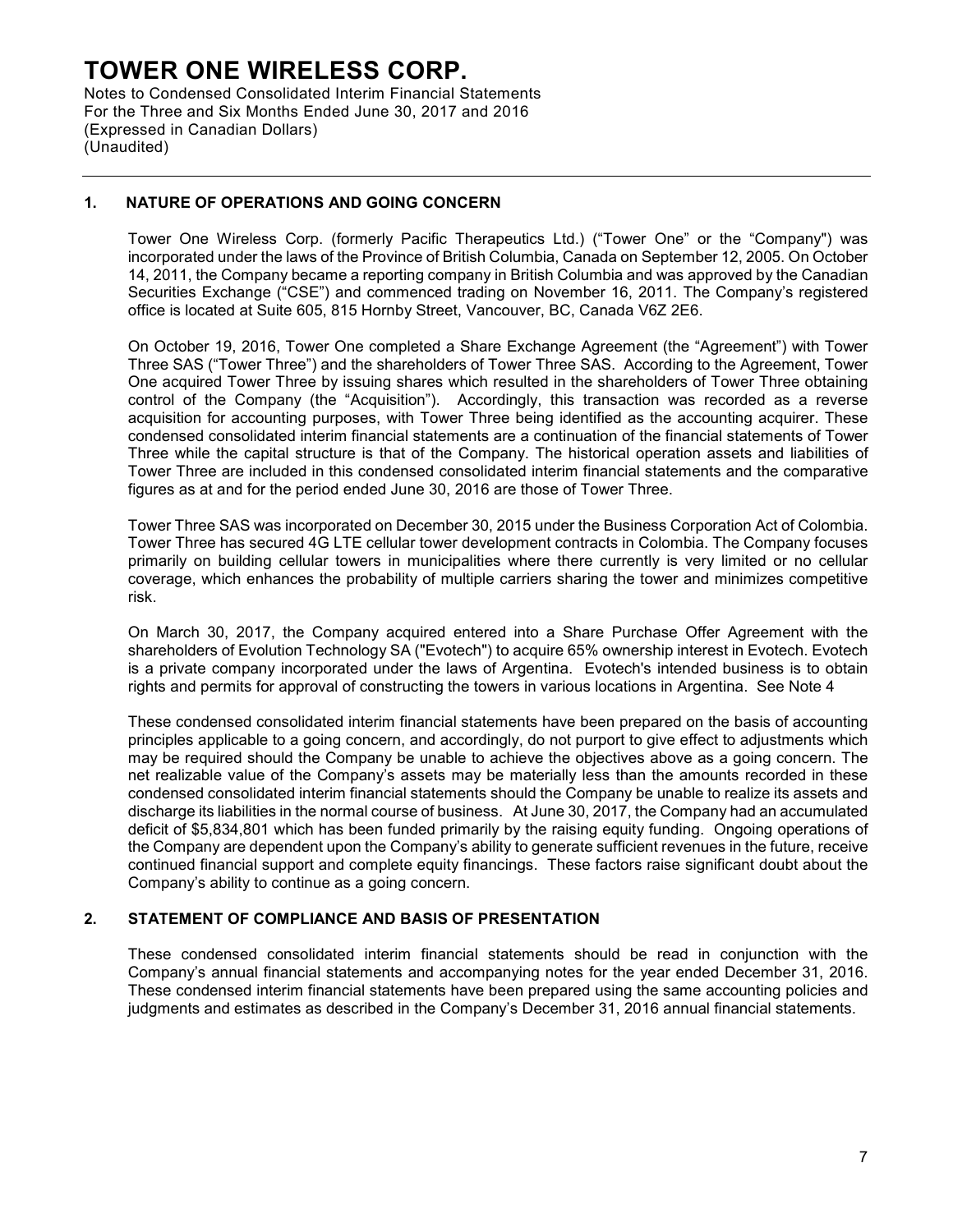Notes to Condensed Consolidated Interim Financial Statements For the Three and Six Months Ended June 30, 2017 and 2016 (Expressed in Canadian Dollars) (Unaudited)

### **2. STATEMENT OF COMPLIANCE AND BASIS OF PRESENTATION** (CONTINUED)

#### (a) Statement of Compliance

These condensed consolidated interim financial statements have been prepared in accordance with International Accounting Standard 34, Interim Financial Reporting ("IAS 34") using accounting policies consistent with International Financial Reporting Standards ("IFRS") as issued by the International Accounting Standards Board ("IASB") and Interpretations of the IFRS Interpretations Committee ("IFRIC"). These condensed consolidated interim financial statements were approved and authorized for issue by the Board of Directors on August 29, 2017.

#### (b) Basis of Presentation

These condensed consolidated interim financial statements were prepared on a historical cost basis, except for financial instruments classified as fair value through profit or loss. In addition, these financial statements have been prepared using the accrual basis of accounting, except for cash flow information. Thefinancial statements are presented in Canadian dollars. The functional currency of Tower One is Canadian, Tower Three is Colombian Peso and Evotech is Argentina Peso.

#### (c) Basis of Consolidation

These condensed consolidated interim financial statements include the assets and operations of the Tower One, its 100% wholly owned Columbia subsidiary Tower Three and its 65% Argentina subsidiary Evotech since April 2017.

For the year ended December 31, 2016 and three months ended March 31, 2017, the financial statements include Tower One and Tower Three only.

All significant inter-company balances and transactions have been eliminated on consolidation.

#### (d) Use of Estimates

The preparation of these condensed consolidated interim financial statements in accordance with IFRS requires management to make estimates and assumptions about the reported amounts of assets and liabilities, the disclosures of contingent assets and liabilities, and the results of operations. Significant areas requiring the use of management estimates include the valuation of listing expense, recognition of revenue, useful lives and impairment of long-lived assets, impairment of investments, deferred income tax assets and liabilities and share-based payment calculations. Actual results could differ from the estimates made.

The estimates and underlying assumptions are reviewed on an ongoing basis. Revisions to accounting estimates are recognized in the period in which the estimates is revised if the revision affects only that period or in the period of the revision and further periods if the review affects both current and future periods.

#### Use of Judgments

Critical accounting judgments are accounting policies that have been identified as being complex or involving subjective judgments or assessments with a significant risk of material adjustment in the year:

#### (i) Going concern

The assessment of the Company's ability to execute its strategy by effectively operating the Company involves judgement. Management closely monitors the operations and cash flows in the Company. Further information regarding going concern is outlined in Note 1.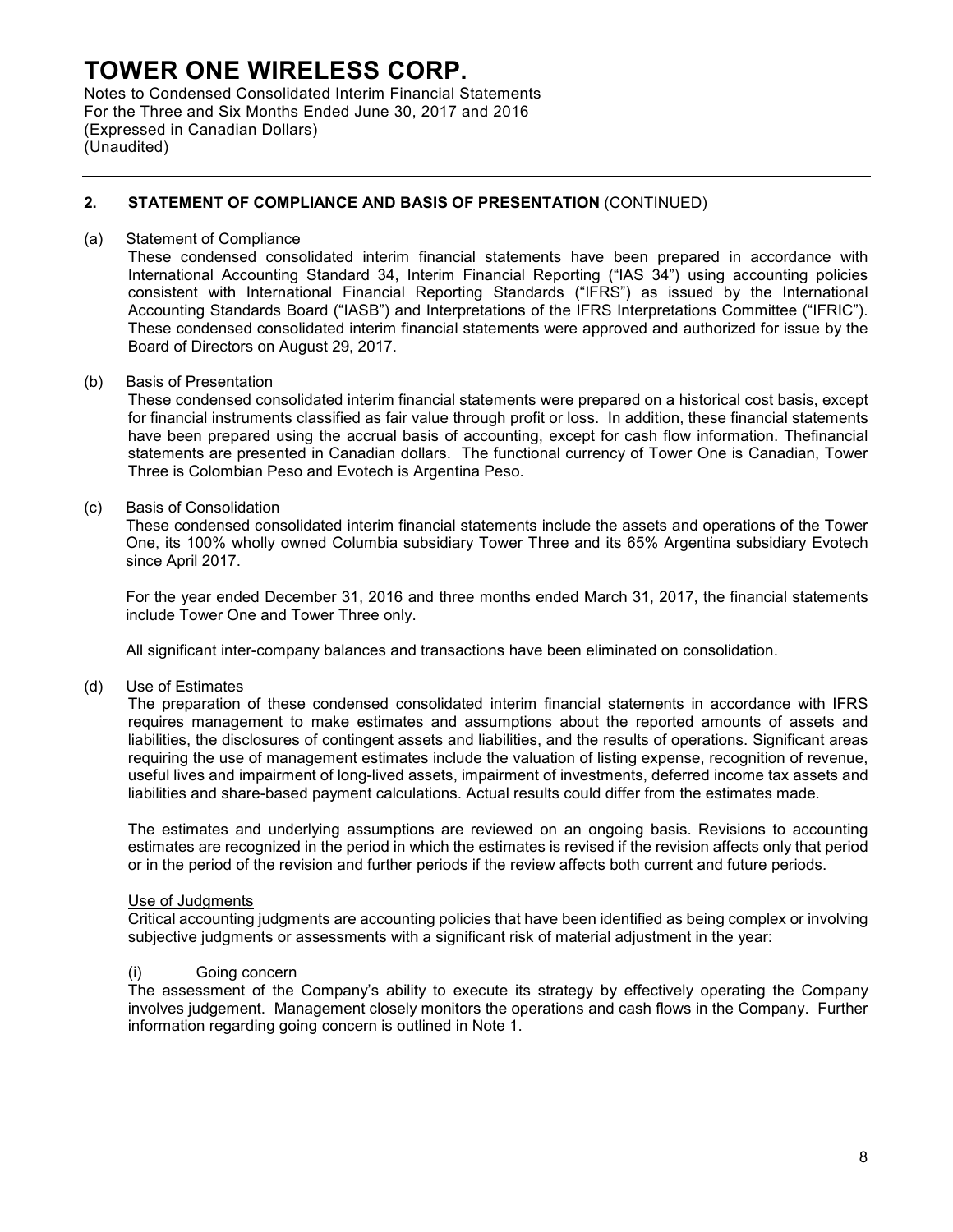Notes to Condensed Consolidated Interim Financial Statements For the Three and Six Months Ended June 30, 2017 and 2016 (Expressed in Canadian Dollars) (Unaudited)

## **2. STATEMENT OF COMPLIANCE AND BASIS OF PRESENTATION** (CONTINUED)

#### (d) Use of Judgments

#### (ii) Income taxes

Management exercises judgment to determine the extent to which deferred tax assets are recoverable, and can therefore be recognized in the statements of financial position and comprehensive income or loss.

### (iii) Accounting for long-term investments

The accounting for long-term investments involves judgment in the determination of control and power held by the Company.

### **3. REVERSE ACQUISITION AND LISTING EXPENSE**

On January 12, 2017, the Company completed the transactions described in Note 1 by issuing 30,000,000 common shares to the shareholders of Tower Three. For accounting purposes, the Acquisition is considered to be outside the scope of IFRS 3 *Business Combinations* since Tower One was not considered as a business prior to the Acquisition and were limited to the management of cash resources and the maintenance of its listing and accordingly did not constitute a business. The Acquisition is accounted for in accordance with IFRS 2 *Share-based Payment* whereby Tower Three is deemed to have issued shares in exchange for the net assets or liabilities of Tower One together with its listing status at the fair value of the consideration received by Tower Three.

Since the share and share based consideration allocated to the former shareholders of the Company on closing the Acquisition is considered within the scope of IFRS 2, and the Company cannot identify specifically some or all of the goods or service received in return for the allocation of the shares, the value in excess of the net identifiable assets or obligations plus liabilities assumed by the Company acquired on closing was expensed in the statement of comprehensive loss as listing expense.

The share based compensation in the amount of \$1,010,383 included in the listing expense is comprised of the fair value of the existing shares prior to the Acquisition at \$0.15 per share retained by the former shareholders of the Company. The \$0.15 value for the above-mentioned shares was based on the fair value from the concurrent private placement.

The fair value of all the consideration given and charged to listing expense was comprised of:

| Fair value of share based consideration allocated: |             |
|----------------------------------------------------|-------------|
| Deemed share issuance                              | 1,010,383   |
| Identifiable net obligations assumed:              |             |
| Cash and cash equivalent                           | (1,378,183) |
| Subscriptions received for private placement       | 1,602,257   |
| Other assets                                       | (230, 097)  |
| Liabilities                                        | 139,807     |
|                                                    | 133,784     |
|                                                    |             |
| Total listing expense                              | 1,144,167   |

\$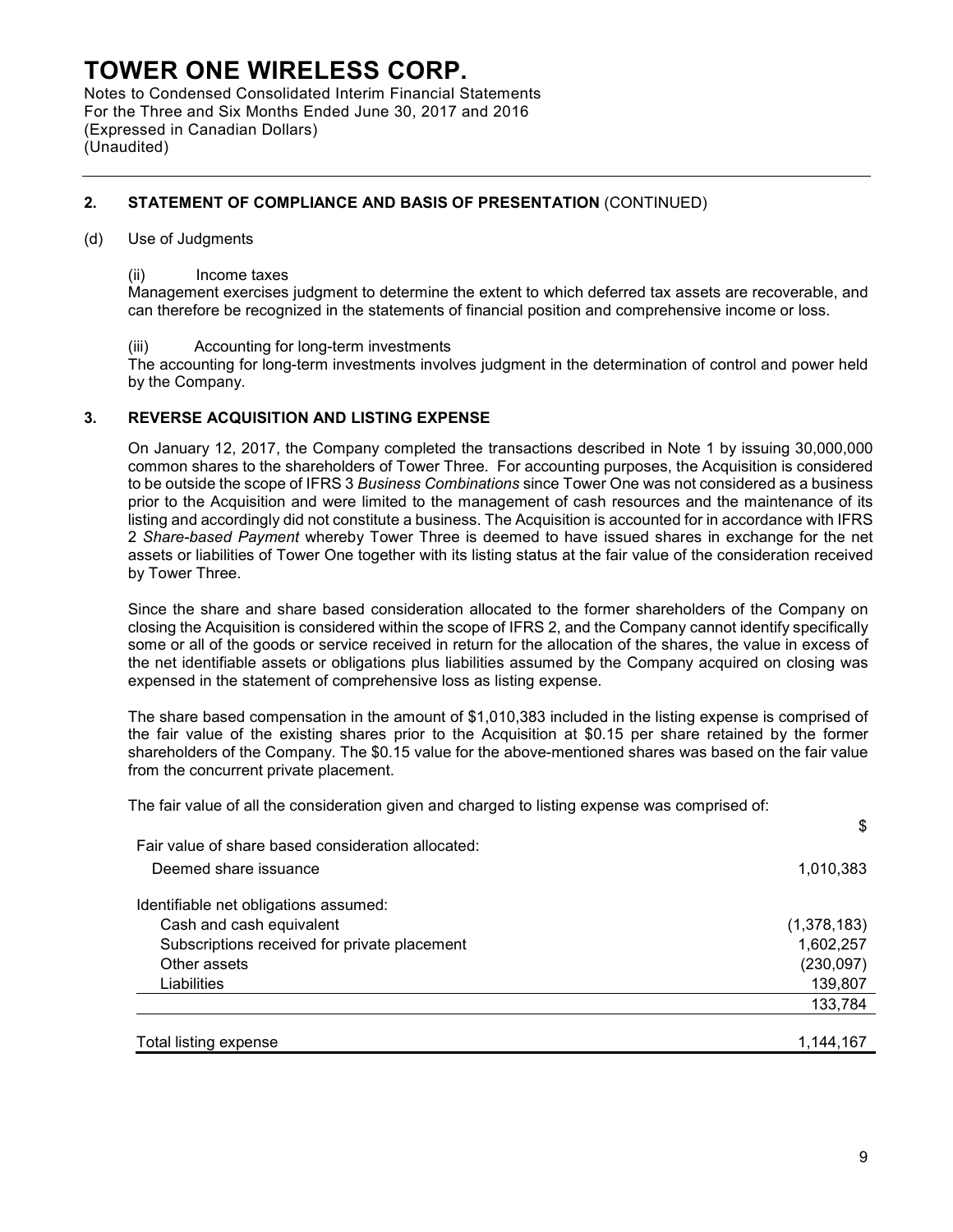Notes to Condensed Consolidated Interim Financial Statements For the Three and Six Months Ended June 30, 2017 and 2016 (Expressed in Canadian Dollars) (Unaudited)

## **4. ACQUISITION OF EVOLUTION TECHNOLOGY SA**

On March 30, 2017, the Company entered into an Share Purchase Offer Agreement with the shareholders of Evotech to acquire 65% ownership interest in Evotech. Since its incorporation on March 10, 2016, it has obtained various permits for constructing the towers for cellular coverage. The purpose and business scope of Evotech includes constructing towers for the telecommunication services.

To obtain the 65% ownership interest, the Company paid US\$350,000 to the original shareholders of Evotech and transferred US\$400,000 to Evotech for operating expenses. The Company also issued 1,500,000 common shares at fair value of \$480,000 to the consultants for this transaction. In addition, the Company committed to contribute the funds necessary for Evotech to construct 50 towers, or a lower number of towers to be agreed between the parties, for up to a total maximum amount of US\$3,500,000. Sellers have the options to exchange all and not less than all of the remaining 35% ownership interest for 7,000,000 common shares of the Company, subject to the option is exercised on or before June 30, 2018 and by the time of exercise, Evotech has constructed 50 towers.

The following table presents the allocation of the purchase price to the assets acquired and liabilities assumed based on their estimated fair values, which is the same as the carrying values, at the date of acquisition:

|                                                   | \$        |
|---------------------------------------------------|-----------|
| Cash                                              | 4,676     |
| Other receivables                                 | 43,042    |
| Due from shareholders                             | 6,490     |
| Construction in progress                          | 203,312   |
| Goodwill                                          | 1,205,705 |
| Less: liabilities assumed                         |           |
| Accounts payable                                  | (7,440)   |
| Net assets of Evotech                             |           |
|                                                   | 1,455,785 |
| Net assets attributed to non-controlling interest | (509,525) |
| Total consideration                               | 946,260   |

As of June 30, 2017, Evotech was still in the progress of constructing the towers as required in the acquisition agreements. As a result, the Company determined to fully impaired as the indication of generating revenue is uncertain.

### **5. SIGNIFICANT ACCOUNTING POLICIES**

#### Loss per share

Basic loss per share is computed by dividing the net loss for the period by the weighted average number of common shares outstanding during the period. To compute diluted loss per share, adjustments are made to common shares outstanding. The weighted average number of common shares outstanding is adjusted to include the number of additional common shares that would be outstanding if, at the beginning of the period or at time of issuance, all options and warrants were exercised. The proceeds from exercise are assumed to be used to purchase the Company's common shares at their average market price during the period. For the periods presented, this calculation proved to be anti-dilutive.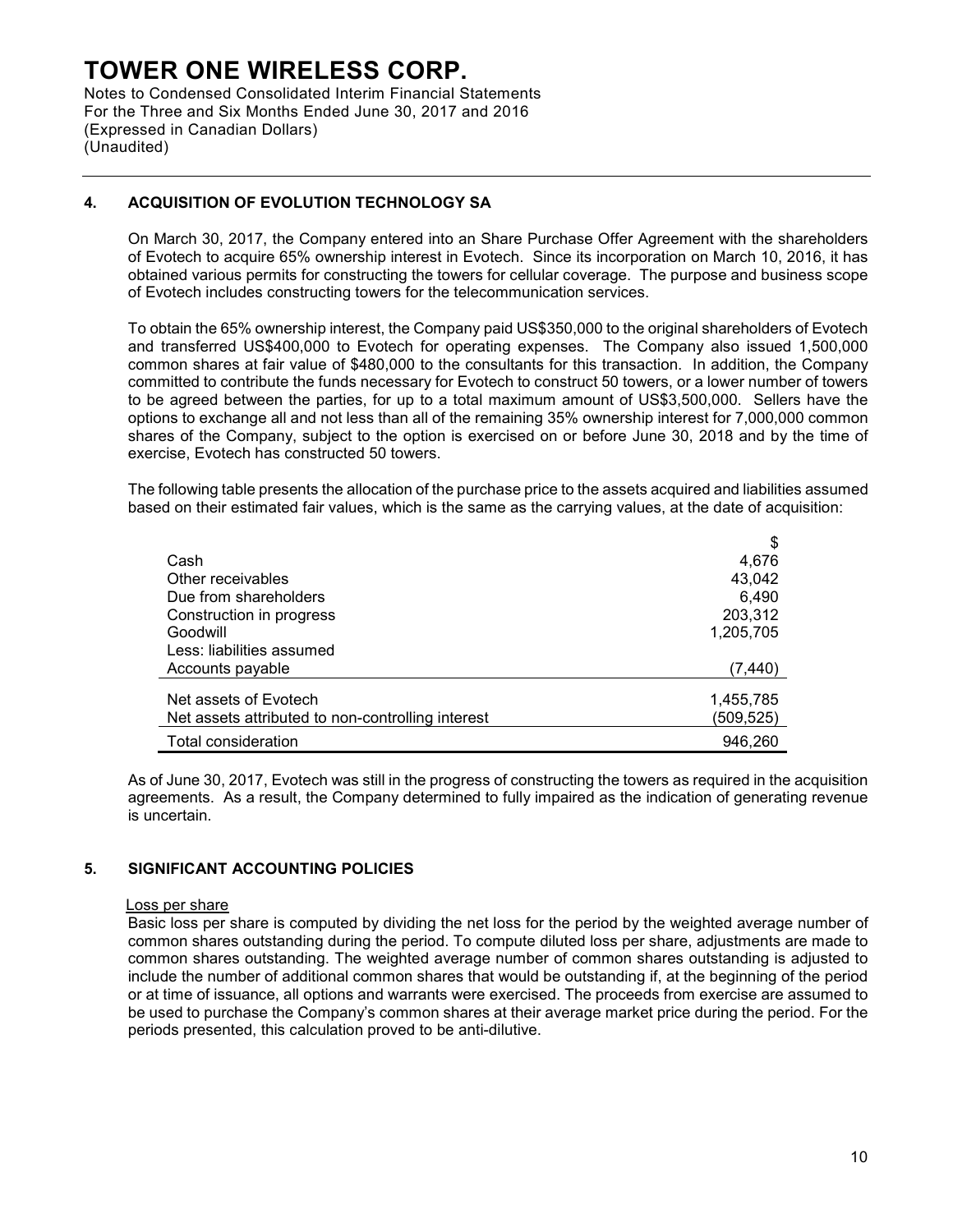Notes to Condensed Consolidated Interim Financial Statements For the Three and Six Months Ended June 30, 2017 and 2016 (Expressed in Canadian Dollars) (Unaudited)

### **5. SIGNIFICANT ACCOUNTING POLICIES** (CONTINUED)

#### Revenue recognition

The Company's revenue is derived from leasing of towers to various telecommunication companies. Leasing revenue is recognized on a straight-line basis over the terms of the leases. The term of existing lease agreements is between five to thirteen years.

#### Foreign currency translation

The functional currencies of Tower Three is Columbian Peso and Evotech is Argentina Peso.

Items included in the financial statements are measured using the currency of the primary economic environment in which the entity operates (the "functional currency"). Foreign currency transactions are translated into the functional currency using the exchange rates prevailing at the dates of the transaction. Foreign exchange gains and losses resulting from the settlement of such transactions and from the translation of monetary assets and liabilities not denominated in the functional currency of an entity are recognized in the profit or loss.

Assets and liabilities of entities with functional currencies other than Canadian dollars are translated at the year end rates of exchange, and the results of their operations are translated at average rates of exchange for the year. The resulting translation adjustments are included in accumulated other comprehensive income in shareholders' equity.

For the period ended June 30, 2017, an unrealized foreign exchange translation gain of \$47,719 was recorded under accumulated other comprehensive loss as a result of changes in the value of the Columbian Peso and Argentina Peso with respect to the Canadian dollar.

#### Impairment

Non-financial assets are tested for impairment whenever events or changes in circumstances indicate that an asset's carrying amount may be less than its recoverable amount. Management uses judgment to estimate these inputs and any changes to these inputs could have a material impact on the impairment calculation. For impairment testing, non-financial assets that do not generate independent cash flows are grouped together into cash-generating units (CGUs), which represent the levels at which largely independent cash flows are generated. An impairment loss is recognized in earnings to the extent that the carrying value of an asset, CGU or group of CGU's exceeds its estimated recoverable amount. The recoverable amount of an asset, CGU or group of CGU's is the greater of its value in use and its fair value less cost to sell. Value in use is calculated as the present value of the estimated future cash flows discounted at appropriate pre-tax discount rates. An impairment loss relating to a specific asset reduces the carrying value of the asset. An impairment loss relating to a group of CGU's is allocated on a pro-rata basis to reduce the carrying value of the assets in the units comprising the group. A previously recognized impairment loss related to non-financial assets is assessed at each reporting date for any indications that the loss has decreased or no longer exists. An impairment loss related to non-financial assets is reversed if there is a subsequent increase in the recoverable amount. An impairment loss is reversed only to the extent that the asset's carrying value does not exceed the carrying value that would have been determined, net of depreciation or amortization, if no loss had been recognized.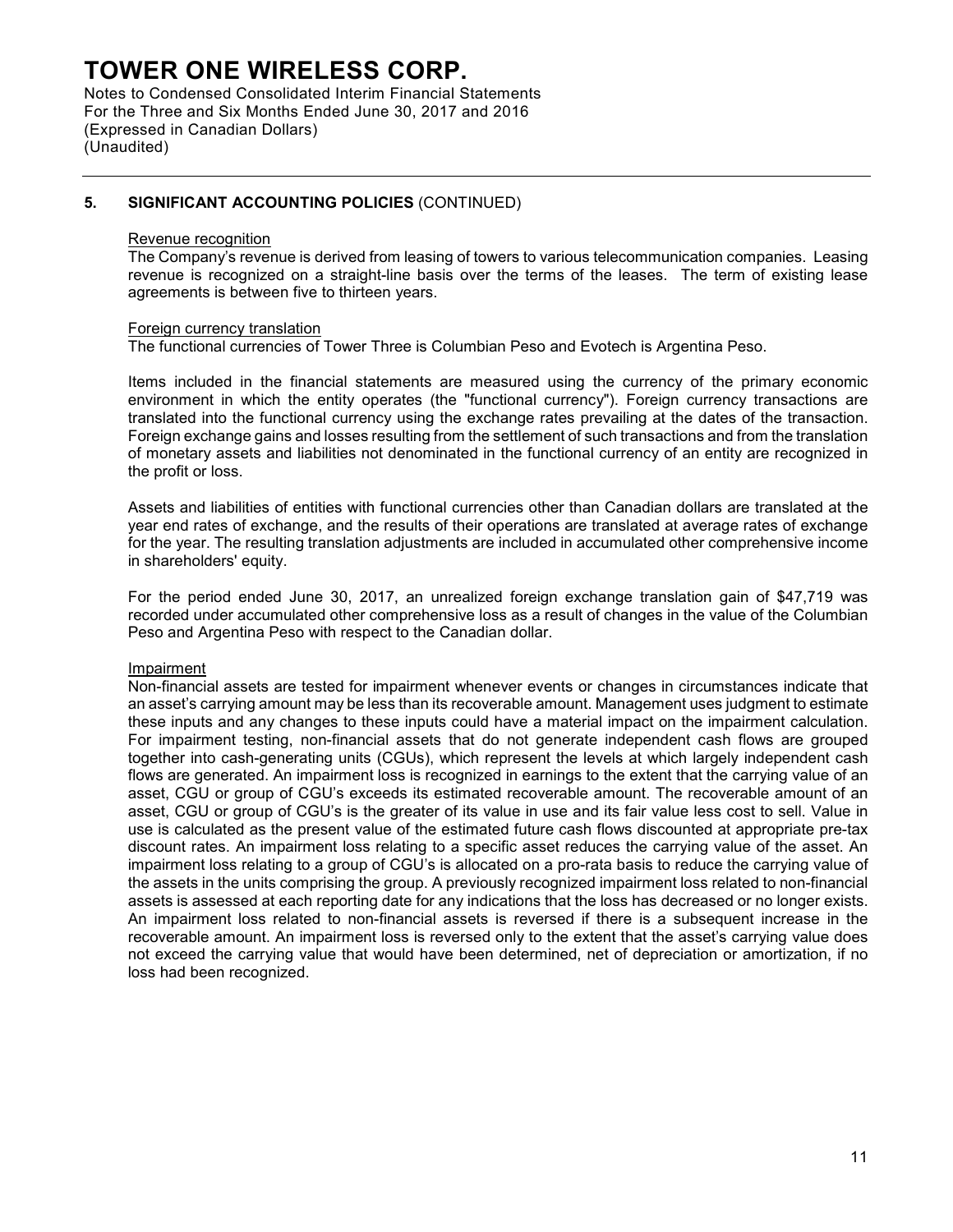Notes to Condensed Consolidated Interim Financial Statements For the Three and Six Months Ended June 30, 2017 and 2016 (Expressed in Canadian Dollars) (Unaudited)

## **5. SIGNIFICANT ACCOUNTING POLICIES** (CONTINUED)

#### Share capital

Common shares are classified as equity. Transaction costs directly attributable to the issue of common shares and share options are recognized as a deduction from equity, net of any tax effects. Common shares issued for consideration other than cash, are valued based on their market value at the date the shares are issued.

The Company has adopted a residual value method with respect to the measurement of shares and warrants issued as private placement units. The residual value method first allocates value to the more easily measurable component based on fair value and then the residual value, if any, to the less easily measurable component. The Company considers the fair value of common shares issued in a private placement to be the more easily measurable component and the common shares are valued at their fair value, as determined by the closing quoted bid price on the announcement date. The balance, if any, is allocated to the attached warrants. Any fair value attributed to the warrants is recorded as reserves.

#### Share-based payments

Share-based payments to employees are measured at the fair value of the instruments issued and amortized over the vesting periods. Share-based payments to non-employees are measured at the fair value of the goods or services received or the fair value of the equity instruments issued, if it is determined the fair value of the goods or services cannot be reliably measured, and are recorded at the date the goods or services are received. The amount recognized as an expense is adjusted to reflect the number of awards expected to vest. The offset to the recorded cost is to warrants and options reserve. Consideration received on the exercise of stock options is recorded as share capital and the related amount in warrants and options reserve is transferred to share capital. Charges for options that are forfeited before vesting are reversed from sharebased payments reserve. For those options that expire or are forfeited after vesting, the recorded value is transferred to deficit.

#### Income taxes

The Company uses the asset and liability method of accounting for income taxes. Under this method, deferred tax assets and liabilities are recognized for the future tax consequences attributable to differences between the financial statement carrying amounts of existing assets and liabilities and their respective tax basis. Deferred tax assets and liabilities are measured using substantively enacted tax rates expected to apply to taxable income in the years in which those temporary differences are expected to be recovered or settled. Deferred income tax assets result from unused loss carry-forwards, resource related pools and other deductions. A deferred tax asset is recognized for unused tax losses, tax credits and deductible temporary differences to the extent that it is probable that future taxable profits will be available against which they can be utilized.

Deferred tax assets are reviewed at each reporting date and are reduced to the extent that it is no longer probable that the related tax benefit will be realized.

#### Long-lived assets

Long-lived assets are stated at cost which includes the acquisition price and any direct costs to bring the asset into productive use at its intended location.

Amortization for equipment is recognized using the straight line method over their estimated useful lives at a rate of 5% per year.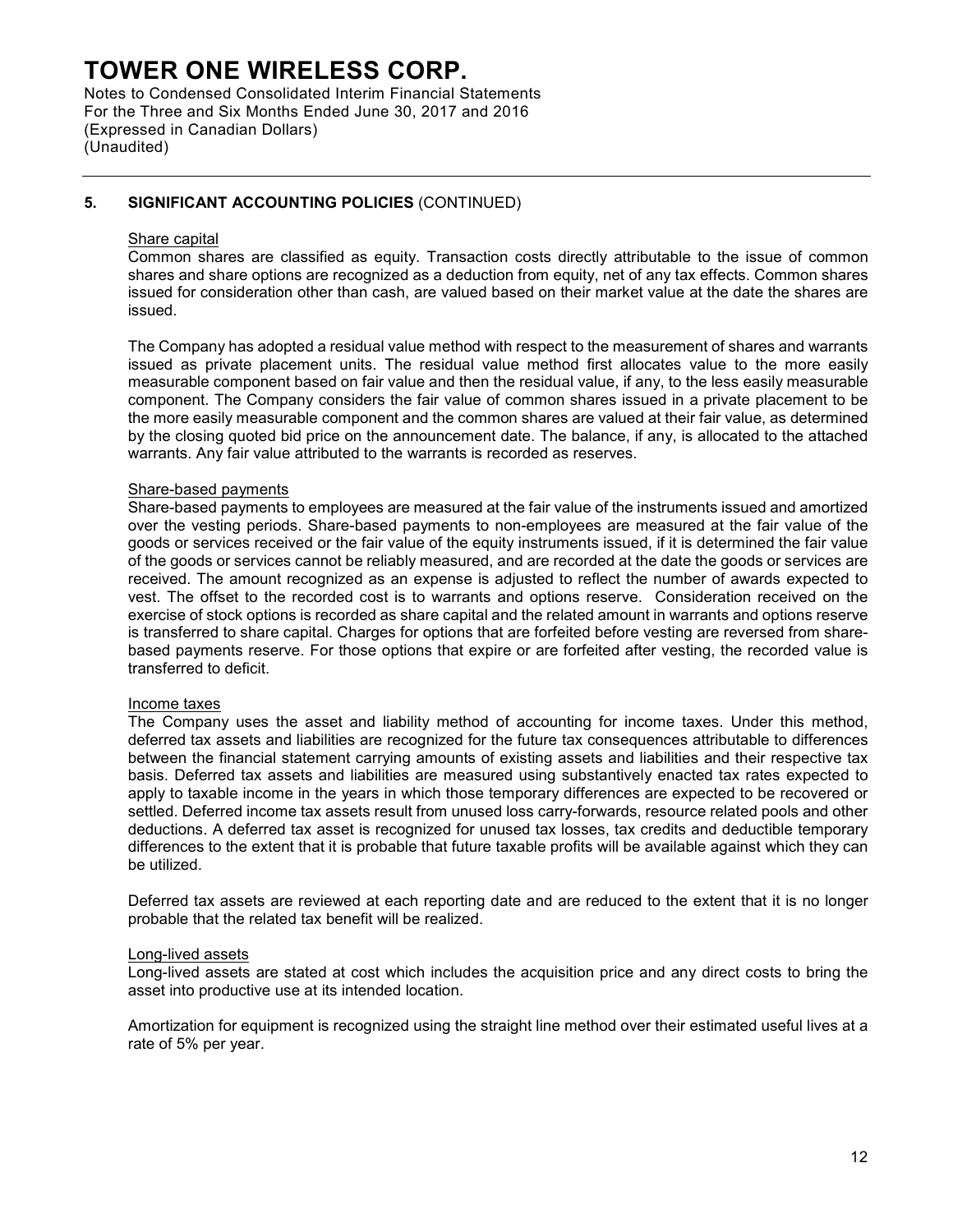Notes to Condensed Consolidated Interim Financial Statements For the Three and Six Months Ended June 30, 2017 and 2016 (Expressed in Canadian Dollars) (Unaudited)

## **5. SIGNIFICANT ACCOUNTING POLICIES** (CONTINUED)

#### Provisions

Provisions are recorded when a present legal or constructive obligation exists as a result of past events where it is probable that an outflow of resourced embodying economic benefits will be required to settle the obligation, and a reliable estimate of the amount of the obligation can be made. The amount recognized as a provision is the best estimate of the consideration required to settle the present obligation at the statement of financial position date, taking into account the risks and uncertainties surrounding the obligation. Where a provision is measured using the cash flows estimated to settle the present obligation, its carrying amount is the present value of those cash flows. When some or all of the economic benefits required to settle a provision are expected to be recovered from a third party, the receivable is recognized as an asset if it is virtually certain that reimbursement will be received and the amount receivable can be measured reliably.

#### Financial instruments

#### (a) Financial assets

The Company classifies its financial assets in the following categories: held-to-maturity, fair value through profit or loss ("FVTPL"), loans and receivables, and available-for-sale ("AFS"). The classification depends on the purpose for which the financial assets were acquired. The Company's accounting policy for each category is as follows:

#### *Fair value through profit or loss*

This category comprises derivatives, or assets acquired or incurred principally for the purpose of selling or repurchasing it in the near term. They are carried in the statement of financial position at fair value with changes in fair value recognized through profit or loss.

#### *Loans and receivables*

These assets are non-derivative financial assets with fixed or determinable payments that are not quoted in an active market. They are carried at amortized cost less any provision for impairment. Individually significant receivables are considered for impairment when they are past due or when other objective evidence is received that a specific counterparty will default.

These assets are non-derivative financial assets with fixed or determinable payments and fixed maturities that the Company's management has the positive intention and ability to hold to maturity. These assets are measured at amortized cost using the effective interest method. If there is objective evidence that the investment is impaired, determined by reference to external credit ratings and other relevant indicators, the financial asset is measured at the present value of estimated future cash flows. Any changes to the carrying amount of the investment, including impairment losses, are recognized through profit or loss.

#### *Available-for-sale*

Non-derivative financial assets not included in the above categories are classified as available-forsale. They are carried at fair value with changes in fair value recognized directly in other comprehensive income (loss). Where a decline in the fair value of an available-for-sale financial asset constitutes objective evidence of impairment, the amount of the loss is removed from other comprehensive income (loss) and recognized in profit or loss.

The Company has classified its cash at fair value through profit or loss. The Company's amounts receivable and due from related parties are classified as loans and receivables.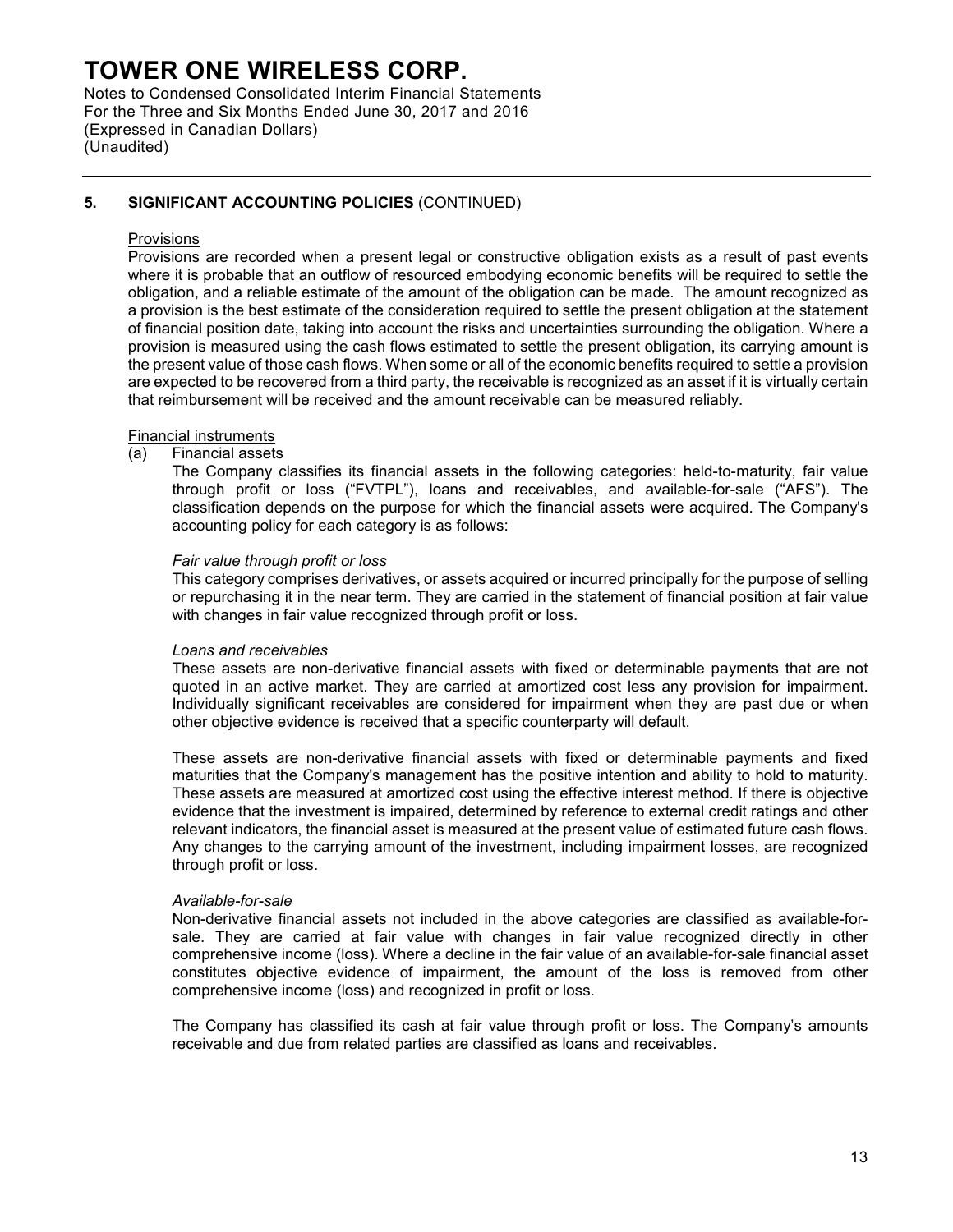Notes to Condensed Consolidated Interim Financial Statements For the Three and Six Months Ended June 30, 2017 and 2016 (Expressed in Canadian Dollars) (Unaudited)

## **5. SIGNIFICANT ACCOUNTING POLICIES** (CONTINUED)

#### Financial instruments (continued)

- (a) Financial assets (continued)
	- *Impairment of financial assets*

A financial asset is assessed at each reporting date to determine whether there is any objective evidence that it is impaired. A financial asset could be impaired if objective evidence indicates that one or more events have had a negative effect on the estimated future cash flows of that asset.

An impairment loss in respect of a financial asset measured at amortized cost is calculated as the difference between its carrying amount and the present value of the estimated future cash flows, discounted at the original effective interest rate.

Individually significant financial assets are tested for impairment on an individual basis. The remaining financial assets are assessed collectively in groups that share similar credit risk characteristics.

An impairment loss is reversed if the reversal can be related objectively to an event occurring after the impairment loss was recognized. For financial assets measured at amortized cost, this reversal is recognized in profit or loss.

(b) Financial liabilities

The Company classifies its financial liabilities into one of two categories, depending on the purpose for which the liability was acquired. The Company's accounting policy for each category is as follows:

*Fair value through profit or loss* - This category comprises derivatives, or liabilities acquired or incurred principally for the purpose of selling or repurchasing it in the near term. They are carried in the statement of financial position at fair value with changes in fair value recognized through profit or loss.

*Other financial liabilities:* This category consists of liabilities carried at amortized cost using the effective interest method.

The Company's accounts payable is classified as other financial liabilities.

#### Adoption of new pronouncements

The Company did not adopt any new or amended accounting standards during the period ended June 30, 2017 which had a significant impact on the condensed consolidated interim Financial Statements.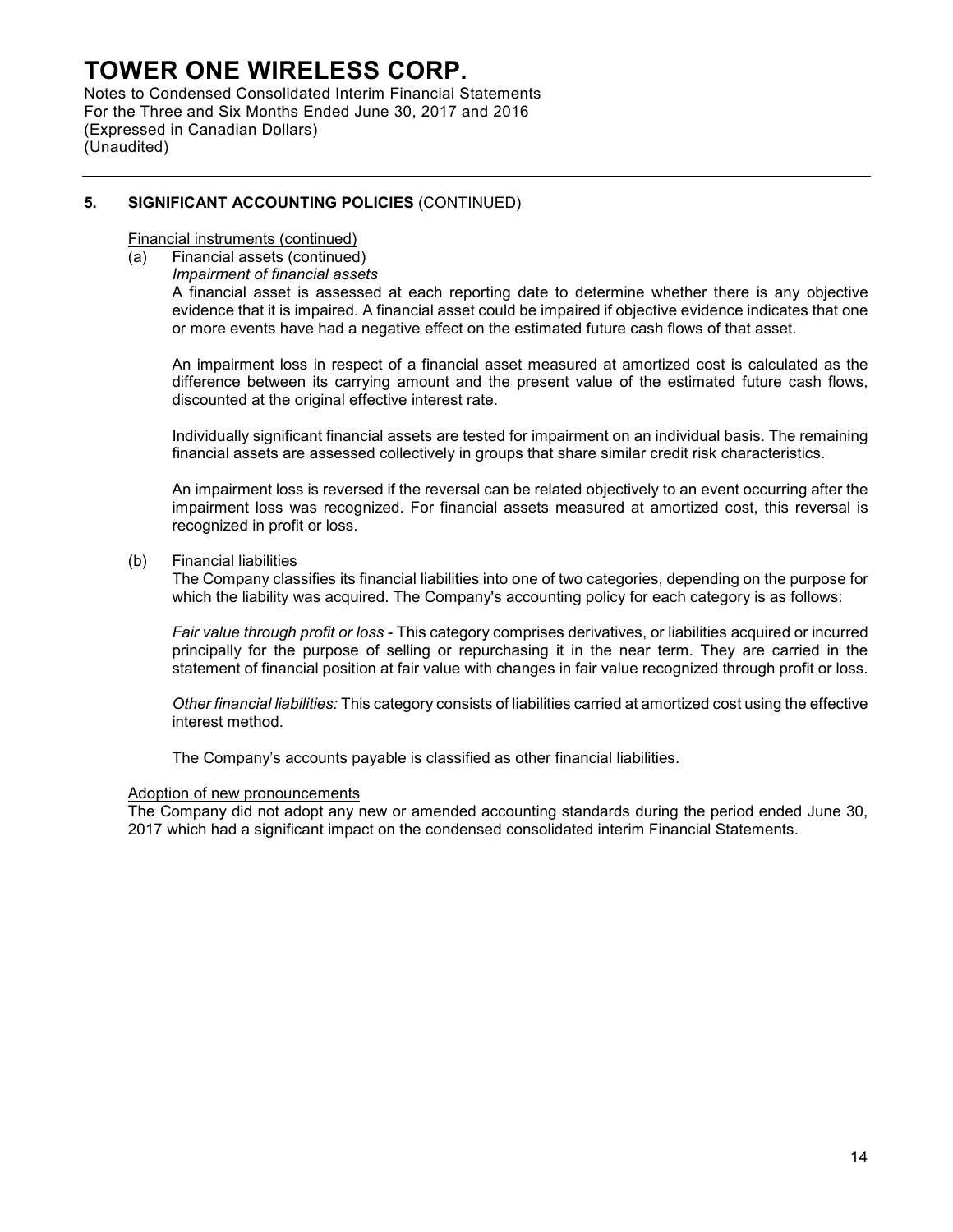Notes to Condensed Consolidated Interim Financial Statements For the Three and Six Months Ended June 30, 2017 and 2016 (Expressed in Canadian Dollars) (Unaudited)

## **6. RECENT ACCOUNTING PRONOUNCEMENTS**

Certain new standards, interpretations and amendments to existing standards have been issued by the IASB that are mandatory for future accounting periods. Some updates that are not applicable or are not consequential to the Company may have been excluded from the list below.

#### *Standard effective for annual periods beginning on or after January 1, 2018*

IFRS 9 *Financial Instruments* - In November 2009, as part of the IASB project to replace IAS 39 *Financial Instruments: Recognition and Measurement*, the IASB issued the first phase of IFRS 9, that introduces new requirements for the classification and measurement of financial assets. The standard was revised in October 2010 to include requirements regarding classification and measurement of financial liabilities. In November 2013 the standard was revised to add the new general hedge accounting requirements. The standard was finalized in July 2014 and was revised to add a new expected loss impairment model and amends the classification and measurement model for financial assets by adding a new fair value through other comprehensive income ("FVOTCI") category for certain debt instruments and additional guidance on how to apply the business model and contractual cash flow characteristics test.

IFRS 15 - *Revenue from Contracts with Customers -*On May 28, 2014 the IASB issued IFRS 15, "Revenue from contracts with customers". IFRS 15 will replace IAS 11, "Construction contracts", IAS 18, "Revenue", IFRIC 13, "Customer loyalty programmes", IFRIC 15, "Agreements for the construction of real estate", IFRIC 18, "Transfers of assets from customers" and SIC 31, "Revenue – barter transactions involving advertising services". The standard contains a single model that applies to contracts with customers and two approaches to recognizing revenue: at a point in time; or over time. The model features a contract-based five-step analysis of transactions to determine whether, how much and when revenue is recognized. New estimates and judgmental thresholds have been introduced, which may affect the amount and/or timing of revenue recognized. The new standard applies to contracts with customers. It does not apply to insurance contracts, financial instruments or lease contracts, which fall in the scope of other IFRSs. The Company's preliminary assessment is that the standard is not expected to have a significant impact on the recognition or measurement of revenue. As facts and circumstances may change during the period leading up to the initial date of recognition, the Company's assessment of the potential impact is subject to change.

#### *Standard effective for annual periods beginning on or after January 1, 2019*

IFRS 16 *– Leases-*On January 13, 2016 the IASB issued IFRS 16, "Leases". This standard introduces a single lessee accounting model and requires a lessee to recognize assets and liabilities for all leases with a term of more than 12 months, unless the underlying asset is of low value. A lessee is required to recognize a right-ofuse asset representing its right to use the underlying asset and a lease liability representing its obligation to make lease payments. This standard substantially carries forward the lessor accounting requirements of IAS 17, while requiring enhanced disclosures to be provided by lessors. Other areas of the lease accounting model have been impacted, including the definition of a lease.

The new standard is effective for annual periods beginning on or after January 1, 2019. Earlier application is permitted for entities that apply IFRS 15, "Revenue from contracts with customers" at or before the date of initial adoption of IFRS 16.

The Company has not early adopted these standards, amendments and interpretations and anticipates that the application of these standards, amendments and interpretations will not have a material impact on the financial position and financial performance of the Company.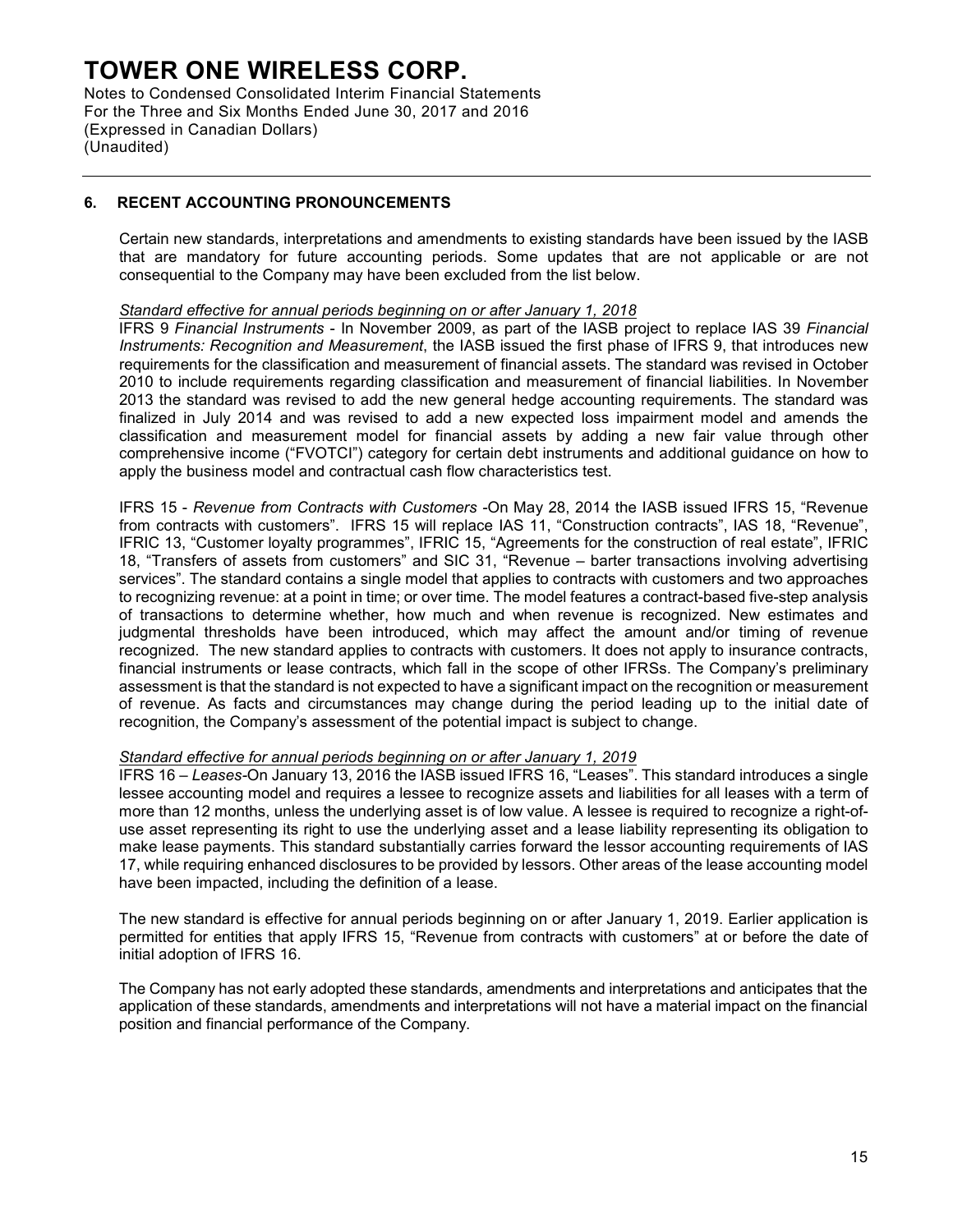Notes to Condensed Consolidated Interim Financial Statements For the Three and Six Months Ended June 30, 2017 and 2016 (Expressed in Canadian Dollars) (Unaudited)

### **7. RELATED PARTY TRANSACTIONS**

Due to related parties consists of short term amounts advanced to, services rendered and expenses paid on behalf of the Company by shareholders of the Company. These amounts are unsecured, non-interest bearing, and payable on demand. As at June 30, 2017 and December 31, 2016, the Company has the following balances with related parties:

|                                                                     | June 30. | December   |
|---------------------------------------------------------------------|----------|------------|
|                                                                     | 2017     | 31, 2016   |
| Due from (to) related parties:                                      |          |            |
| Tower One Wireless Corp.                                            | ۰        | (189,589)  |
| Amounts owing to a director or a company controlled by the director | 240.249  | (356, 268) |
| Amounts owing to the parent of the CEO                              | ۰        | (69, 665)  |
| Amounts owing from shareholders                                     | 5.896    | -          |
|                                                                     | 246,325  | (615, 522) |

During the period ended June 30, 2017, the Company granted 275,000 stock options to directors and officers and recorded share-based compensation of \$43,843.

Key management personnel receive compensation in the form of short-term employee benefits, share-based payments, and post-employment benefits. Key management personnel include the Chief Executive Officer, Chief Financial Officer, and directors of the Company. The remuneration of key management is as follows: **June 30, 2017 June 30, 2016**

|                       | $J$ ulic $J$ u, $J$ ulic | JUIIT JU, LUI U          |
|-----------------------|--------------------------|--------------------------|
|                       |                          |                          |
| Consulting fees - CEO | 39,000                   | $\overline{\phantom{a}}$ |
| Consulting fees - CFO | 19.667                   | -                        |

### **8. EQUIPMENT**

| Cost<br>December 31, 2015<br>Construction<br>244,708<br>Foreign exchange movement<br>7,313<br>December 31, 2016<br>252,021<br>Construction<br>424,750<br>(47,004)<br>Foreign exchange movement<br>June 30, 2017<br>629,767<br><b>Accumulated amortization</b><br>December 31, 2015<br>Additions<br>3,440<br>103<br>Foreign exchange movement<br>December 31, 2016<br>3,543<br>Additions<br>6,500<br>(619)<br>Foreign exchange movement<br>June 30, 2017<br>9,424 | \$ |
|------------------------------------------------------------------------------------------------------------------------------------------------------------------------------------------------------------------------------------------------------------------------------------------------------------------------------------------------------------------------------------------------------------------------------------------------------------------|----|
|                                                                                                                                                                                                                                                                                                                                                                                                                                                                  |    |
|                                                                                                                                                                                                                                                                                                                                                                                                                                                                  |    |
|                                                                                                                                                                                                                                                                                                                                                                                                                                                                  |    |
|                                                                                                                                                                                                                                                                                                                                                                                                                                                                  |    |
|                                                                                                                                                                                                                                                                                                                                                                                                                                                                  |    |
|                                                                                                                                                                                                                                                                                                                                                                                                                                                                  |    |
|                                                                                                                                                                                                                                                                                                                                                                                                                                                                  |    |
|                                                                                                                                                                                                                                                                                                                                                                                                                                                                  |    |
|                                                                                                                                                                                                                                                                                                                                                                                                                                                                  |    |
|                                                                                                                                                                                                                                                                                                                                                                                                                                                                  |    |
|                                                                                                                                                                                                                                                                                                                                                                                                                                                                  |    |
|                                                                                                                                                                                                                                                                                                                                                                                                                                                                  |    |
|                                                                                                                                                                                                                                                                                                                                                                                                                                                                  |    |
|                                                                                                                                                                                                                                                                                                                                                                                                                                                                  |    |
|                                                                                                                                                                                                                                                                                                                                                                                                                                                                  |    |
|                                                                                                                                                                                                                                                                                                                                                                                                                                                                  |    |
|                                                                                                                                                                                                                                                                                                                                                                                                                                                                  |    |

#### **Net book value**

| December 31, 2016 | 248,478 |
|-------------------|---------|
| June 30, 2017     | 620.343 |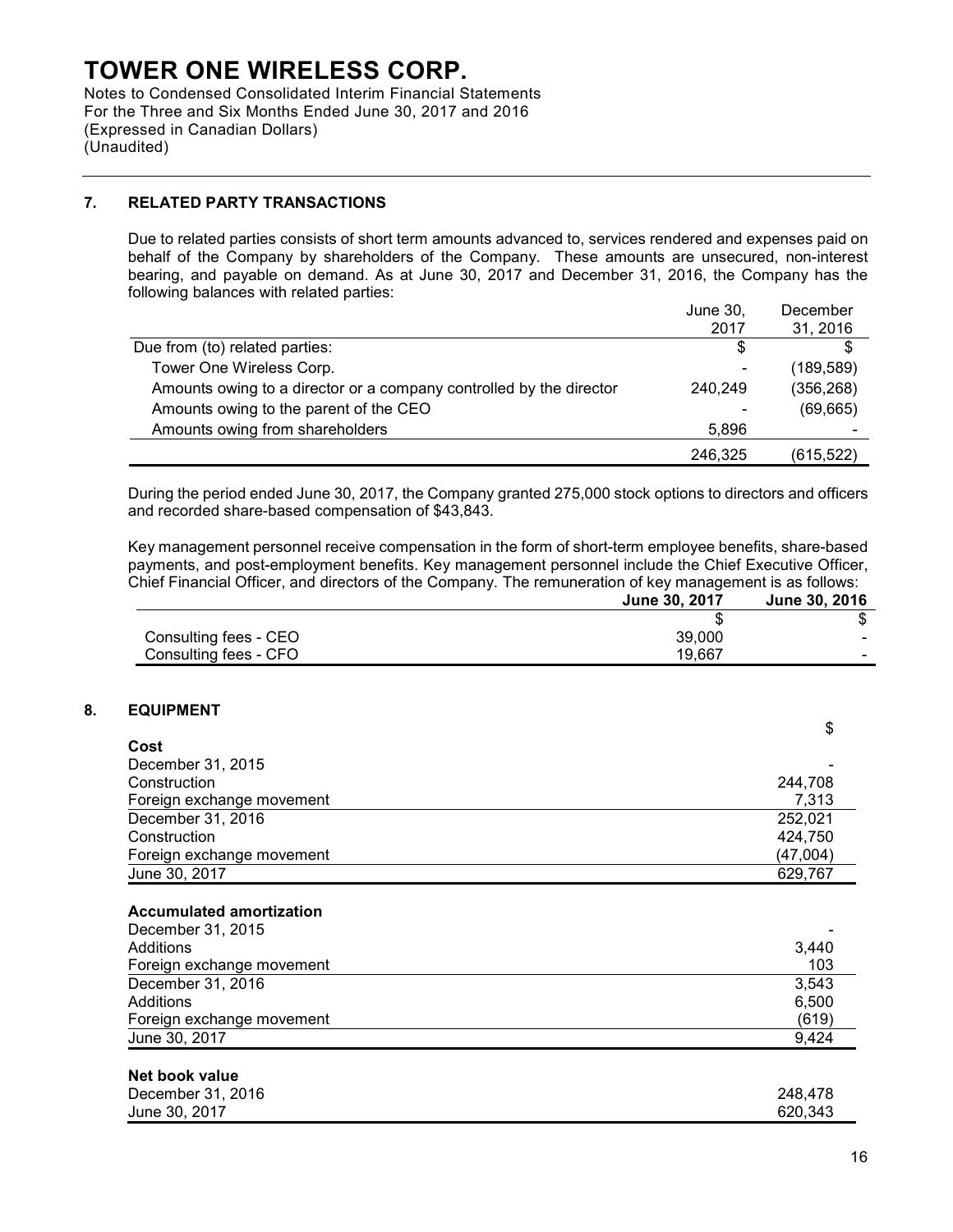Notes to Condensed Consolidated Interim Financial Statements For the Three and Six Months Ended June 30, 2017 and 2016 (Expressed in Canadian Dollars) (Unaudited)

### **9. SHARE CAPITAL**

a) Authorized:

Class A common shares without par value 1,500,000 Class B Series I preferred shares without par value 1,000,000 Class B Series II preferred shares without par value

Issued and outstanding:

On January 12, 2017, the Company closed a non-brokered private placement and issued 15,484,912 units at \$0.15 per unit for gross proceeds of \$2,322,737. Each unit is comprised of one common share and one share purchase warrant exercisable for one common share at an exercise price of \$0.40 for 12 months following the transaction. If the share price trades at \$0.60 for 10 consecutive trading days then the warrant holders will receive notice from the Company to accelerate the exercise of the warrants within 10 days or they will expire. The Company paid finders and brokers cash commissions of \$87,767 and issued 585,117 broker warrants with the same terms as the warrants in the private placement. The broker warrants have the same terms as those issued as part of the units.

On April 18, 2017, the Company issued 500,000 common shares to Rojo Resources Ltd. (Rojo). Under the Assignment Agreement, the Company has taken assignment of all the Company's assets, trade secrets and receivables for a consideration of issuing 500,000 common shares to Rojo. This Assignment Agreement was subsequently terminated and as a result, the fair value of the investment in the amount of \$175,000 was fully written off.

On June 19, 2016, the Company announced warrant price reduction and exercise incentive program. Under the incentive program, the exercise price of the warrants reduced to \$0.30 if exercise prior to July 21, 2017 and one Incentive Warrant will be granted for each warrant exercised. Each Incentive Warrant will be exercisable to acquire one common share at a price of \$0.50 for one year. Subsequent to the quarter ended June 30, 2017, 3,941,133 warrants were exercised under this program and as a result, 3,941,133 Incentive Warrants were issued. As of June 30, 2017, proceeds of \$746,840 were received for the exercise of warrants. In addition, the Company received \$30,000 for exercise of warrants which the Company has not issued the shares as of June 30, 2017.

During the period ended June 30, 2017, the Company received \$1,099,500 for exercise of 4,780,435 stock options. Fair value of \$531,793 was transferred from contributed surplus to share capital.

On June 19, 2017, the Company issued 1,500,000 common shares as consulting fees for the Evotech transaction at a fair value of \$480,000.

On June 21, 2017, the Company issued a total of 1,000,000 common shares to settle accounts payable of \$340,000. As the fair value of the shares was \$340,000, no gain or loss on debt settlement has been recorded by the Company.

b) Escrowed shares

Pursuant to an escrow agreement dated, the 30,000,000 common shares issued pursuant to the Acquisition are subject to escrow restrictions. The escrow shares will be released based on certain performance conditions. At June 30, 2017, all the 30,000,000 common shares remain in escrow.

### **9. SHARE CAPITAL** (CONTINUED)

In addition, the 500,000 common shares issued to Rojo are subject to escrow restrictions. These escrow shares will be released 10% on the issuance date, with the remaining to be released 15% every six months. As of June 30, 2017, there were 450,000 common shares remain in escrow.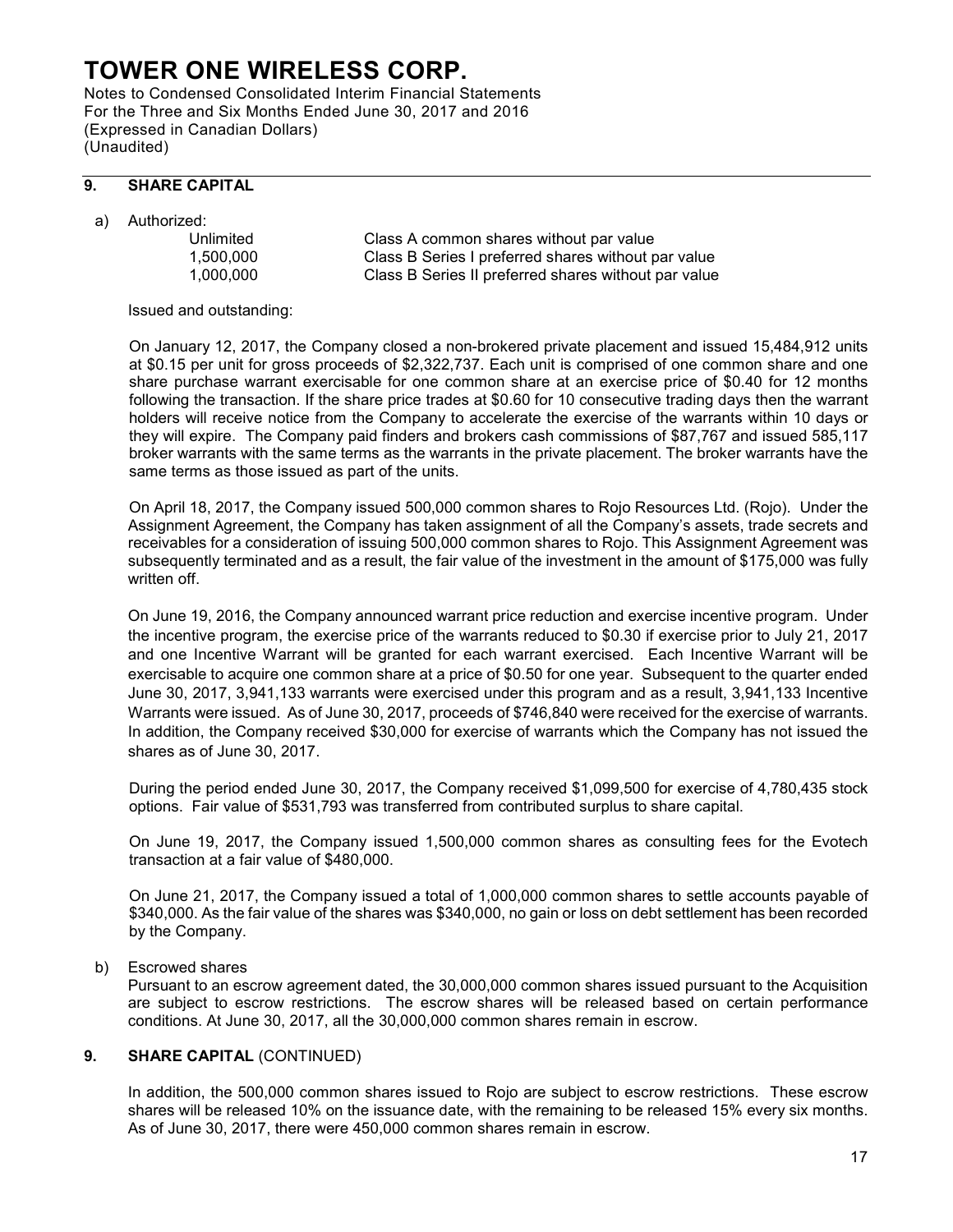Notes to Condensed Consolidated Interim Financial Statements For the Three and Six Months Ended June 30, 2017 and 2016 (Expressed in Canadian Dollars) (Unaudited)

#### c) Warrants

As part of the January 12, 2017 private placement, the Company issued 15,484,912 warrants. Each warrant allows the holder of the unit to acquire one additional Common Share until January 12, 2018 at an exercise price of \$0.40. In addition, the Company issued 585,117 agent warrants as part of the share issue costs. The fair value of the warrants was determined to be \$208,211 or \$0.36 per warrant using the Black-Scholes option pricing model, which requires management to make estimates that are subjective and may not be representative of the actual results. Changes in assumptions can materially affect estimates of fair value. The following assumptions were used for the calculation:

| Risk free interest rate  | 0.76%   |
|--------------------------|---------|
| Expected life (in years) | 2 years |
| Expected volatility      | 225%    |
| Expected dividend yield  | $0\%$   |
| Expected forfeiture rate | $0\%$   |

Information regarding the Company's outstanding warrants is summarized below:

|                            | Expiry date      | Number         | Exercise price |
|----------------------------|------------------|----------------|----------------|
| Balance, December 31, 2016 | $\blacksquare$   | $\blacksquare$ |                |
| Granted                    | January 12, 2018 | 16,070,029     | \$0.40         |
| Balance, June 30, 2017     |                  | 16,070,029     | \$0.40         |

The following table summarizes the share purchase warrants outstanding and exercisable as at June 30, 2017:

|                      |                | Remaining contractual |                  |
|----------------------|----------------|-----------------------|------------------|
| Warrants outstanding | Exercise price | life (vears)          | Expiry date      |
| 16.070.029           | \$0.40         | J.79                  | January 12, 2018 |
|                      |                |                       |                  |

c) Stock options

The Company has established a stock option plan for directors, employees, and consultants. Under the Company's stock option plan, the exercise price of each option is determined by the Board, subject to the Discounted Market Price policies of the Canadian Stock Exchange. The aggregate number of shares issuable pursuant to options granted under the plan is limited to 10% of the Company's issued shares at the time the options are granted. The aggregate number of options granted to any one optionee in a 12 month period is limited to 5% of the issued shares of the Company. The options vest on the date of grant.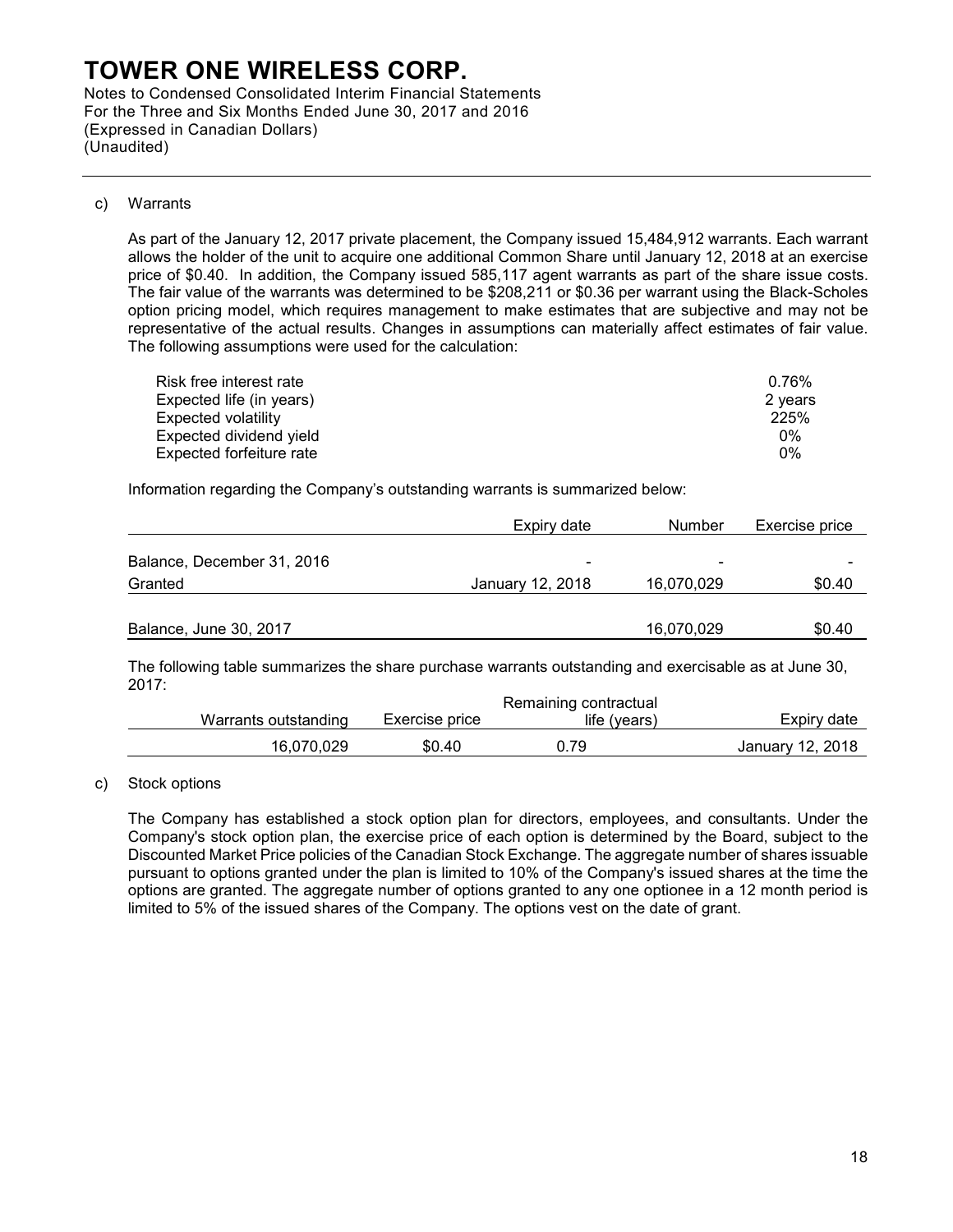Notes to Condensed Consolidated Interim Financial Statements For the Three and Six Months Ended June 30, 2017 and 2016 (Expressed in Canadian Dollars) (Unaudited)

## **9. SHARE CAPITAL** (CONTINUED)

### c) Stock options (continued)

As at June 30, 2017, the following options were outstanding and exercisable:

| <b>Options</b><br>outstanding | Options<br>exercisable | Exercise<br>price | Remaining life<br>(vears) | Expiry<br>date |
|-------------------------------|------------------------|-------------------|---------------------------|----------------|
| 475.000                       | 475,000                | \$0.45            | 4.72                      | March 17, 2022 |
| 225,000                       | $\blacksquare$         | \$0.45            | 4.72                      | March 17, 2022 |
| 269,565                       | 269,565                | \$0.23            | 4.85                      | May 4, 2022    |
| 969,565                       | 744,565                |                   |                           |                |

A summary of changes of stock options outstanding is as follows:

|                                     | <b>Options</b> | <b>Weighted average</b><br>exercise price |
|-------------------------------------|----------------|-------------------------------------------|
| Balance, December 31, 2015 and 2016 | ۰              |                                           |
| Granted, March 17, 2017             | 700,000        | \$0.45                                    |
| Granted, May 4, 2017                | 1,050,000      | \$0.23                                    |
| Granted, June 13, 2017              | 4,000,000      | \$0.23                                    |
| Exercised                           | (4,780,435)    | \$0.23                                    |
| Balance outstanding, June 30, 2017  | 969,565        | 0.39                                      |

These options entitle the holder thereof the right to acquire one common share for each option held. The weighted average remaining life of outstanding options is 4.75 years.

On March 17, 2017, the Board of Directors of the Company approved the issuance 475,000 stock options to various consultants at an exercise price of \$0.45. These options were granted for a period of five years and vest upon issuance. The estimated fair value, \$229,870, was calculated using the Black-Scholes option pricing model based on the following assumptions: risk-free interest rate of 1.24%, no annual dividends, expected volatility of 221% and a market price of shares at grant date \$0.49.

On March 17, 2017, the Board of Directors of the Company approved the issuance 225,000 stock options to various directors and management at an exercise price of \$0.45. These options were granted for a period of five years and vest 25% every 6 months. The estimated fair value for the period ended June 30, 2017 was \$32,487, calculated using the Black-Scholes option pricing model based on the following assumptions: riskfree interest rate of 1.24%, no annual dividends, expected volatility of 221% and a market price of shares at grant date \$0.49.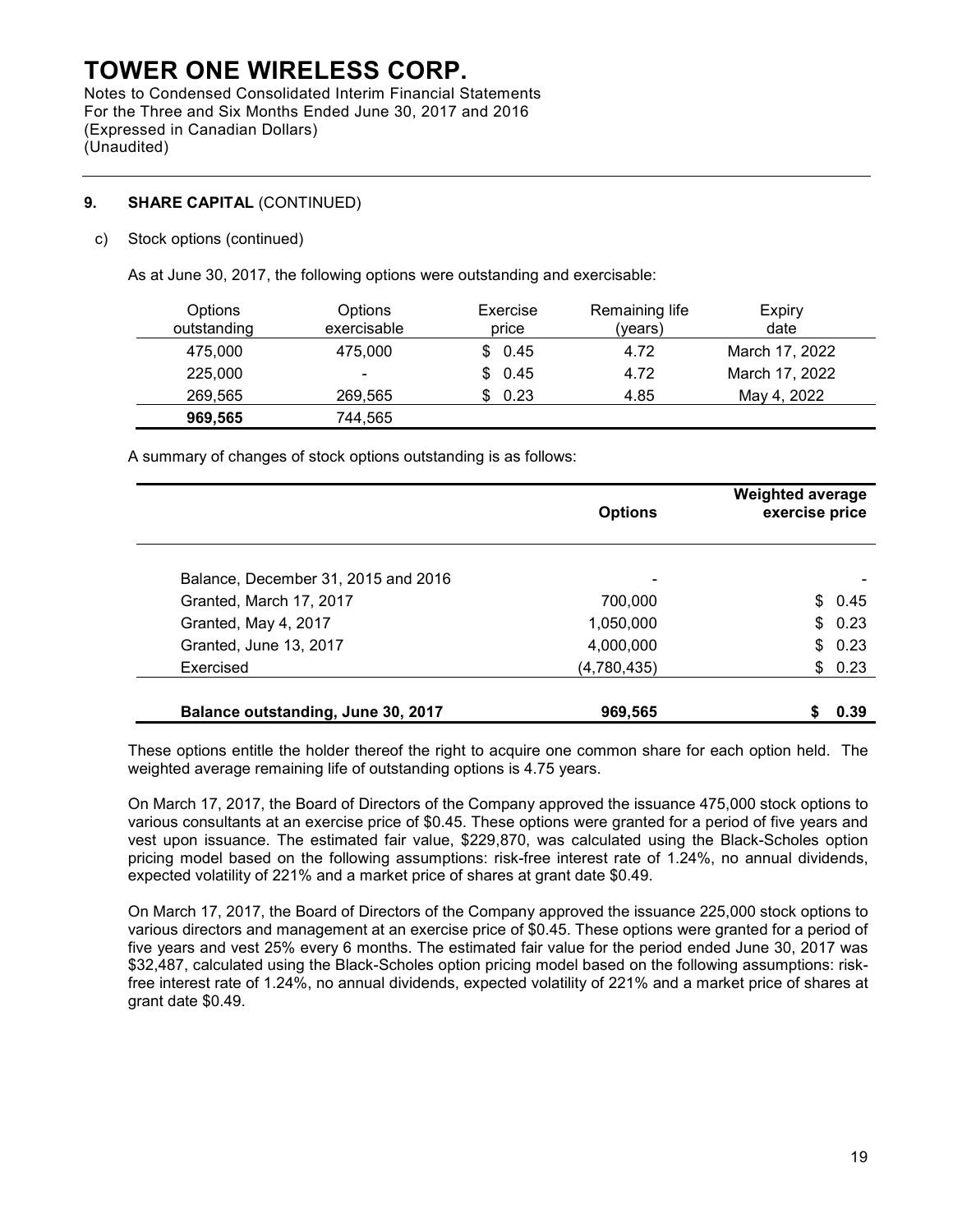Notes to Condensed Consolidated Interim Financial Statements For the Three and Six Months Ended June 30, 2017 and 2016 (Expressed in Canadian Dollars) (Unaudited)

### **9. SHARE CAPITAL** (CONTINUED)

c) Stock options (continued)

On May 4, 2017, the Board of Directors of the Company approved the issuance 1,050,000 stock options to various consultants at an exercise price of \$0.23. These options were granted for a period of five years and vest upon issuance. The estimated fair value, \$238,485, was calculated using the Black-Scholes option pricing model based on the following assumptions: risk-free interest rate of 1.24%, no annual dividends, expected volatility of 222% and a market price of shares at grant date \$0.23.

On June 13, 2017, the Board of Directors of the Company approved the issuance 4,000,000 stock options to a consultant at an exercise price of \$0.23. These options were granted for a period of five years and vest upon issuance. The estimated fair value, \$906,051, was calculated using the Black-Scholes option pricing model based on the following assumptions: risk-free interest rate of 1.24%, forfeiture rate of 0%, no annual dividends, expected volatility of 216% and a market price of shares at grant date \$0.23.

The weighted average fair value of the options at grant date was \$0.26.

### **10. NON-CONTROLLING INTEREST**

The continuity of the non-controlling interest is comprised as follows:

|                                          | June 30,   |
|------------------------------------------|------------|
|                                          | 2017       |
|                                          | S          |
| Balance, beginning                       | 87,528     |
| Allocation of interest in net loss       | (148, 602) |
| Allocation of other comprehensive income | 4,300      |
|                                          | (56, 774)  |

The Company has 65% equity interest of Evotech, which the remaining 35% is holding by the non-controlling interest. The following summarized the financial information of Evotech at 100% prior to elimination upon consolidation:

|                            | June 30, |
|----------------------------|----------|
|                            | 2017     |
|                            | \$       |
| <b>Current assets</b>      | 273,639  |
| Non-current assets         | 389,172  |
| Total assets               | 662,811  |
|                            |          |
| <b>Current liabilities</b> | 825,023  |
| Non-current assets         |          |
| <b>Total liabilities</b>   | 825,023  |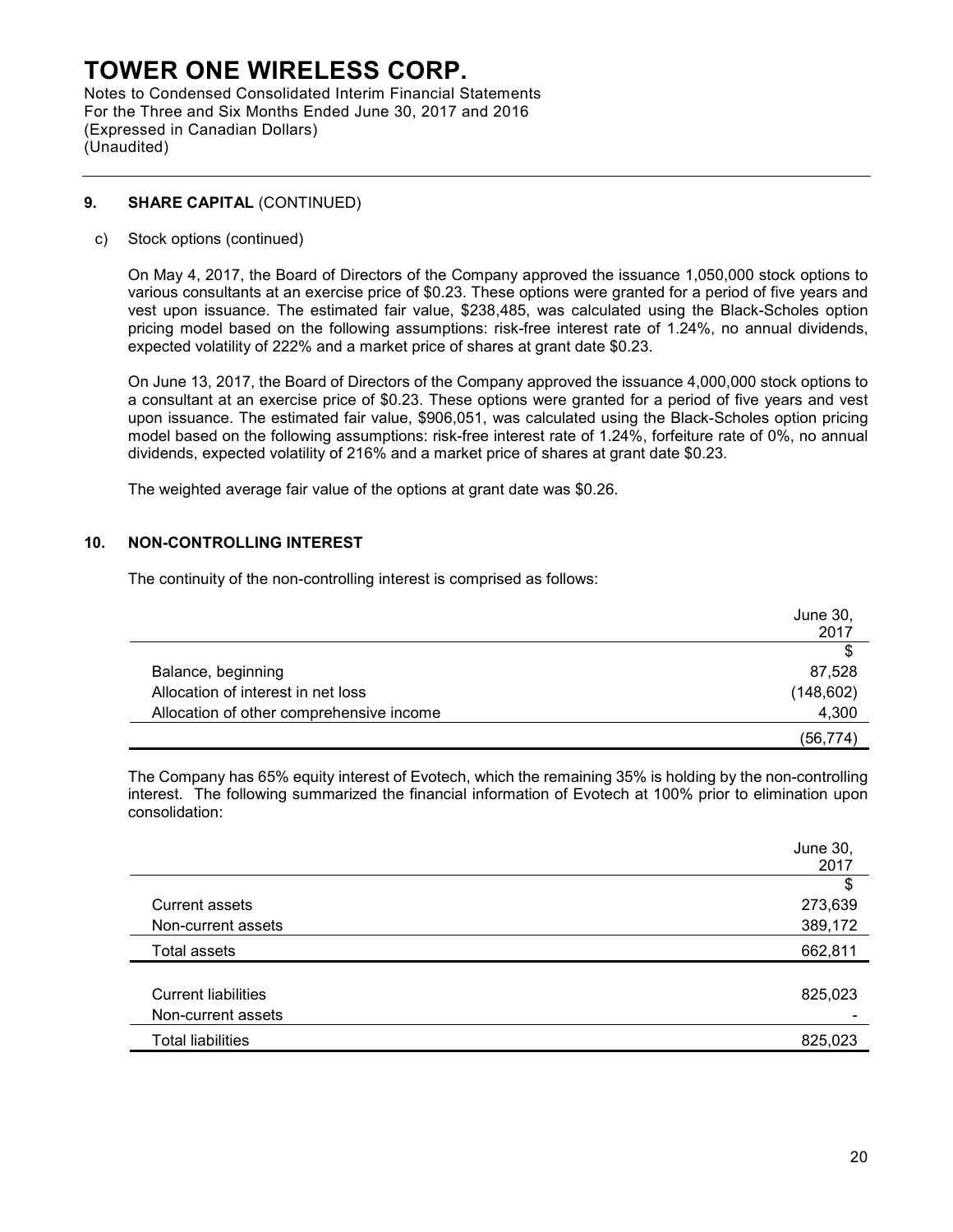Notes to Condensed Consolidated Interim Financial Statements For the Three and Six Months Ended June 30, 2017 and 2016 (Expressed in Canadian Dollars) (Unaudited)

## **10. NON-CONTROLLING INTEREST** (CONTINUED)

| Revenue                                     |            |
|---------------------------------------------|------------|
| <b>Expenses</b>                             | 424,577    |
| Net loss                                    | (424, 577) |
| Other comprehensive income                  | 12,285     |
| Comprehensive loss                          | (412, 292) |
|                                             |            |
| Cash flows from operating activities        | (360, 535) |
| Cash flows from investing activities        | (222, 945) |
| Cash flows from financing activities        | 585,091    |
| Effect of changes in exchange rates on cash | (555)      |
| Change in cash                              | 1,056      |
| Cash, beginning                             | 4,676      |
| Cash, ending                                | 5,732      |

### **11. CAPITAL DISCLOSURE**

The Company considers its capital under management to be comprised of shareholders' equity and any debt that it may issue. The Company's objectives when managing capital are to continue as a going concern and to maximize returns for shareholders over the long term. The Company is not subject to any capital restrictions. There has been no change in the Company's objectives in managing its capital.

### **12. FINANCIAL INSTRUMENTS AND RISK**

#### *Fair values*

 The Company's financial instruments include cash, accounts receivable, due from a related parties and accounts payable. The carrying amounts of these financial instruments are a reasonable estimate of their fair values because of their current nature.

The following table summarizes the carrying values of the Company's financial instruments:

|                                                           | June 30,<br>2017 | December 31,<br>2016 |
|-----------------------------------------------------------|------------------|----------------------|
|                                                           |                  | \$                   |
| Financial assets at fair value through profit or loss (i) | 514,955          | 9,864                |
| Loans and receivables (ii)                                | 255,422          |                      |
| Other financial liabilities (iii)                         | 155,126          | 70,406               |

(i) Cash

(ii) Accounts receivable and due from related parties

(iii) Accounts payable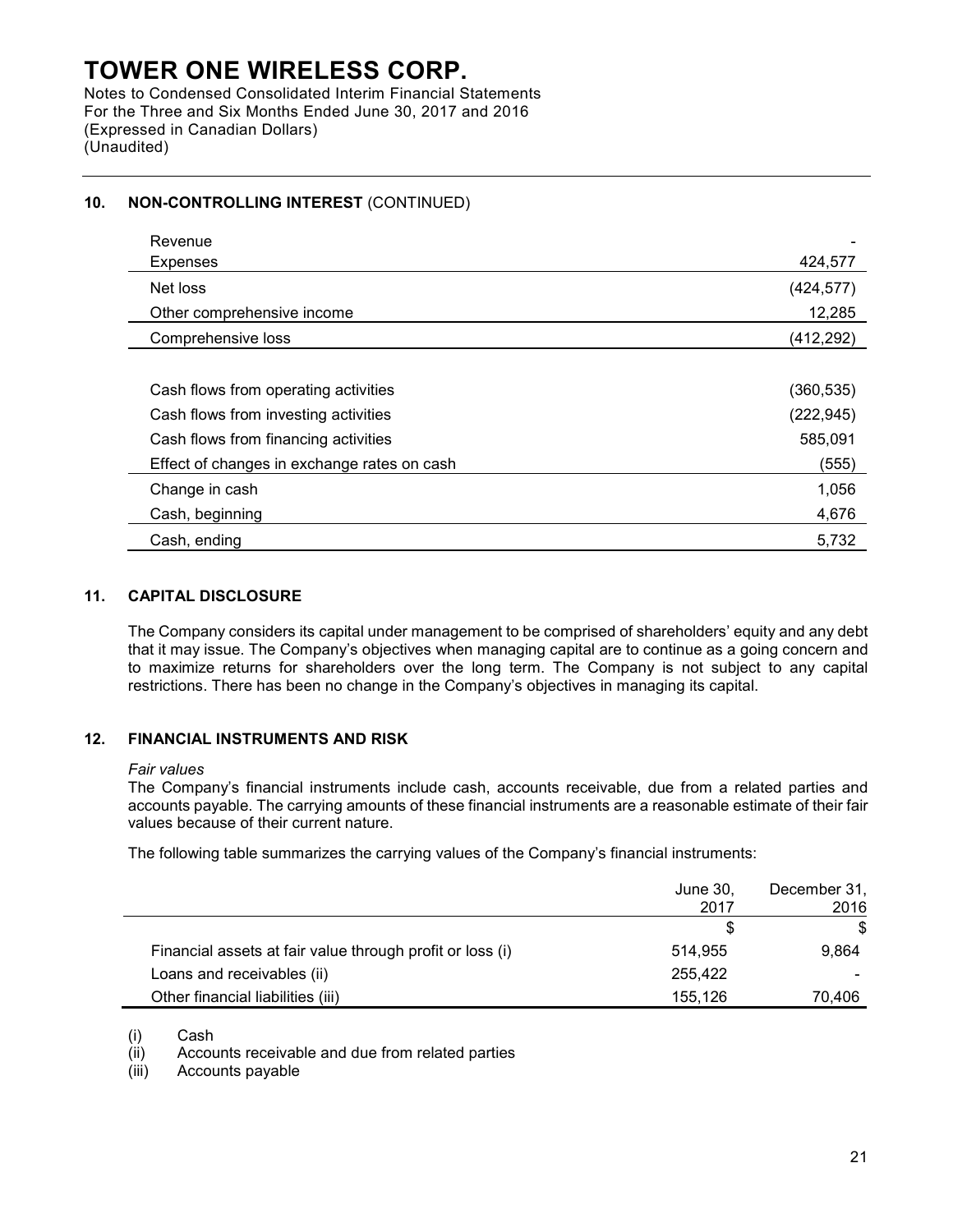Notes to Condensed Consolidated Interim Financial Statements For the Three and Six Months Ended June 30, 2017 and 2016 (Expressed in Canadian Dollars) (Unaudited)

## **12. FINANCIAL INSTRUMENTS AND RISK** (CONTINUED)

The Company provides information about financial instruments that are measured at fair value, grouped into Level 1 to 3 based on the degree to which the inputs used to determine the fair value are observable.

- Level 1 fair value measurements are those derived from quoted prices in active markets for identical assets or liabilities.
- Level 2 fair value measurements are those derived from inputs other than quoted prices included within Level 1, that are observable either directly or indirectly.
- Level 3 fair value measurements are those derived from valuation techniques that include inputs that are not based on observable market data.

Cash is measured using level 1 fair value inputs.

#### *Credit Risk*

Financial instruments that potentially subject the Company to concentrations of credit risk consist principally of cash. To minimize the credit risk the Company places cash with a high credit quality financial institution.

#### *Liquidity Risk*

Liquidity risk is the risk that the Company will not be able to meet its financial obligations as they fall due. The Company's objective in managing liquidity risk is to ensure that it has sufficient liquidity available to meet its liabilities when due. The Company uses cash to settle its financial obligations as they fall due. The ability to do this relies on the Company's ability to collect its revenue in a timely manner and maintain sufficient cash on hand.

#### *Currency Risk*

The Company generates revenues and incurs expenses and capital expenditures primarily in Colombia and Argentina and is exposed to the resulting risk from changes in foreign currency exchange rates. Some administrative and head office related expenses are incurred in Canada. In addition, the Company holds financial assets and liabilities in foreign currencies that expose the Company to foreign exchange risks. A significant change in the currency exchange rates between the Canadian dollar relative to the Colombia Peso or Argentina Peso could have an effect on the Company's results of operations, financial position and/or cash flows. The Company has not hedged its exposure to currency fluctuations.

At June 30, 2017, through Tower Three, the Company had cash of \$101,801, accounts receivable of \$9,097, due to related parties of \$240,249 and accounts payable of \$43,696, all of which were denominated in Colombia Peso. In addition, through Evotech, the Company had cash of \$5,732, due from related party of \$5,896 and accounts payable of \$109,205, all of which were denominated in Argentina Peso.

#### *Interest Rate Risk*

Interest rate risk is the risk that future cash flows of the Company's assets and liabilities can change due to a change in interest rates. The Company is not exposed to interest rate risk as no financial instruments are interest-bearing. It is management's opinion that the Company is not exposed to significant interest, currency or credit risk arising from the financial statements.